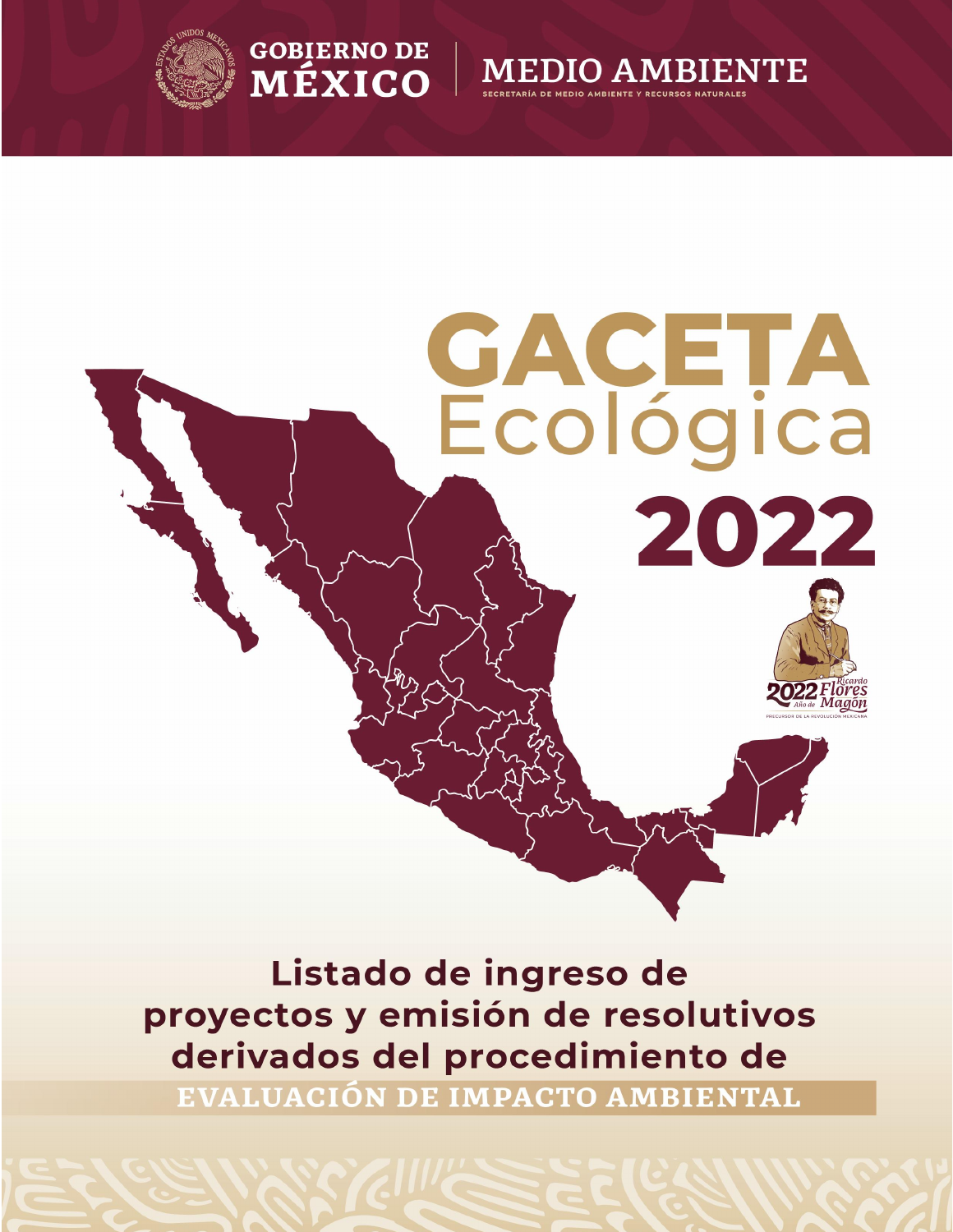

Ciudad de México, a 16 de junio de 2022

EN CUMPLIMIENTO A LO ESTABLECIDO EN LA FRACCIÓN I DEL ARTÍCULO 34, DE LA LEY GENERAL DEL EQUILIBRIO ECOLÓGICO Y LA PROTECCIÓN AL AMBIENTE Y AL ARTÍCULO 37 DE SU REGLAMENTO EN MATERIA DE EVALUACIÓN DEL IMPACTO AMBIENTAL SE PUBLICAN LOS SIGUIENTES LISTADOS:

1) PROYECTOS INGRESADOS AL PEIA EN LADGIRA, DEL 09 AL 15 DE JUNIO DEL 2022 (INCLUYE EXTEMPORÁNEOS).

| No.            | <b>ENTIDAD</b>  | <b>MUNICIPIO</b>              | <b>CVE. PROYECTO</b>                                                                    | <b>PROMOVENTE</b>                                                                                | <b>PROYECTO</b>                                                                                                                                                                                                                                                                                                                                                                                                                          | <b>MODALIDAD</b> | <b>FECHA DE</b><br><b>INGRESO</b> |
|----------------|-----------------|-------------------------------|-----------------------------------------------------------------------------------------|--------------------------------------------------------------------------------------------------|------------------------------------------------------------------------------------------------------------------------------------------------------------------------------------------------------------------------------------------------------------------------------------------------------------------------------------------------------------------------------------------------------------------------------------------|------------------|-----------------------------------|
| $\overline{1}$ | <b>GUERRERO</b> | <b>XALPATLAHUAC</b>           | 12GE2022VD026                                                                           | SECRETARIA DE<br>COMUNICACIONES<br>Y TRANSPORTES.<br><b>CENTRO SCT</b><br><b>GUERRERO</b>        | CAMINO E.C. (LA CONCEPCION-LA<br>VICTORIA)-TLAXCO-SAN ISIDRO<br>LABRADOR, TRAMO DEL KM.<br>0+000 AL KM, 5+000, CON UNA<br>META DE 5.0 KM., EN EL MPIO. DE<br>XALPATLAHUAC, EN EL ESTADO<br>DE GUERRERO.                                                                                                                                                                                                                                  | MIA.-REGIONAL    | 05-ABR-22                         |
|                |                 |                               |                                                                                         |                                                                                                  | ELEMENTOS QUE INTEGRAN EL PROYECTO: EL PROYECTO CONSISTE EN MEJORAR EL ALINEAMIENTO HORIZONTAL, VERTICAL, EL ANCHO DE LA CORONA Y LA<br>SUPERFICIE DE RODAMIENTO DEL CAMINO ACTUAL, CONVIRTIENDO DENTRO DE SUS ESPECIFICACIONES GEOMÉTRICAS EL CAMINO EXISTENTE, EN UN CAMINO DE<br>TIPO ¿D¿ DE 7.0 METROS DE CORONA Y CALZADA DE 6.0 METROS, CON PAVIMENTO FLEXIBLE (ASFÁLTICO), CONSIDERANDO UNA LONGITUD DE 5.0 KM.                   |                  |                                   |
| $\overline{2}$ | <b>GUERRERO</b> | <b>ILIATENCO</b>              | 12GE2022VD027                                                                           | SECRETARIA DE<br>COMUNICACIONES<br>Y TRANSPORTES.<br><b>CENTRO SCT</b><br><b>GUERRERO</b>        | CAMINO ASERRADERO-<br>TLAHUITEPEC, TRAMO DEL KM.<br>0+000 AL KM, 11+000, CON UNA<br>META DE 11.0 KM., EN EL MPIO. DE<br>ILIATENCO. EN EL EDO. DE<br><b>GUERRERO.</b>                                                                                                                                                                                                                                                                     | MIA.-REGIONAL    | 05-ABR-22                         |
|                |                 |                               |                                                                                         |                                                                                                  | ELEMENTOS QUE INTEGRAN EL PROYECTO: EL PROYECTO CONSISTE EN MEJORAR EL ALINEAMIENTO HORIZONTAL, VERTICAL, EL ANCHO DE LA CORONA Y LA<br>SUPERFICIE DE RODAMIENTO DEL CAMINO ACTUAL, CONVIRTIENDO DENTRO DE SUS ESPECIFICACIONES GEOMÉTRICAS EL CAMINO EXISTENTE, EN UN CAMINO DE<br>TIPO ¿D¿ DE 7.0 METROS DE CORONA Y CALZADA DE 7.0 METROS, CON PAVIMENTO FLEXIBLE (ASFÁLTICO), CONSIDERANDO UNA LONGITUD DE 11.0 KM.                  |                  |                                   |
| 3              | <b>GUERRERO</b> | TLACOACHISTLAHU<br><b>ACA</b> | 12GE2022VD042                                                                           | SECRETARIA DE<br>COMUNICACIONES<br>Y TRANSPORTES.<br><b>CENTRO SCT</b><br><b>GUERRERO</b>        | CAMINO SAN CRISTOBAL-SAN<br>JERONIMO, TRAMO DEL KM.<br>4+100 AL KM, 9+000 CON UNA<br>META DE 4.9 KM. EN EL MPIO. DE<br>TLACOACHISTLAHUACA EN EL<br>EDO. DE GUERRERO                                                                                                                                                                                                                                                                      | MIA.-REGIONAL    | 02-JUN-22                         |
|                |                 |                               | AFECTARÁ UNA SUPERFICIE DE 3.92 HA, CONSIDERANDO EL ANCHO DE CORONA Y CALZADA DE 7.0 M. |                                                                                                  | ELEMENTOS QUE INTEGRAN EL PROYECTO: EL PROYECTO CONSISTE EN LA MODERNIZACIÓN DE UN CAMINO DE TERRACERÍA EXISTENTE A UNA CARRETERA TIPO<br>"D", CON UNA LONGITUD DE 4.9 KM, PARA PASAR DE UN ANCHO DE CALZADA 8.3 M, A UN ANCHO DE CORONA Y CALZADA DE 7.0 M, PARA ALBERGAR DOS CARRILES<br>DE 3,50 M, CADA UNO, ASÍ MISMO, SE CONSTRUIRÁN VARIAS OBRAS DE DRENAJE MENOR, SIN ESPECIFICAR SU UBICACIÓN, POR EL DESARROLLO DEL PROYECTO SE |                  |                                   |
| $\overline{4}$ | <b>GUERRERO</b> | <b>SAN MARCOS</b>             | 12GE2022VD043                                                                           | SECRETARIA DE<br><b>COMUNICACIONES</b><br>Y TRANSPORTES.<br><b>CENTRO SCT</b><br><b>GUERRERO</b> | CAMINO EL PALOMAR CERRO<br>PESOUERIA. TRAMO DEL KM.<br>5+000 AL KM, 10+000 CON UNA<br>META DE 5.0 KM. EN NEL MPIO.<br>DE SAN MARCOS. ANEXA 4 CD.                                                                                                                                                                                                                                                                                         | MIA.-REGIONAL    | 02-JUN-22                         |
|                |                 |                               | AFECTARÁ UNA SUPERFICIE DE 4.0 HA, CONSIDERANDO EL ANCHO DE CORONA Y CALZADA DE 7.0 M.  |                                                                                                  | ELEMENTOS QUE INTEGRAN EL PROYECTO: EL PROYECTO CONSISTE EN LA MODERNIZACIÓN DE UN CAMINO DE TERRACERÍA EXISTENTE A UNA CARRETERA TIPO<br>"D", CON UNA LONGITUD DE 5.0 KM, PARA PASAR DE UN ANCHO DE CALZADA 9.2 M, A UN ANCHO DE CORONA Y CALZADA DE 7.0 M, PARA ALBERGAR DOS CARRILES<br>DE 3.50 M, CADA UNO, ASÍ MISMO, SE CONSTRUIRÁN VARIAS OBRAS DE DRENAJE MENOR. SIN ESPECIFICAR SU UBICACIÓN, POR EL DESARROLLO DEL PROYECTO SE |                  |                                   |

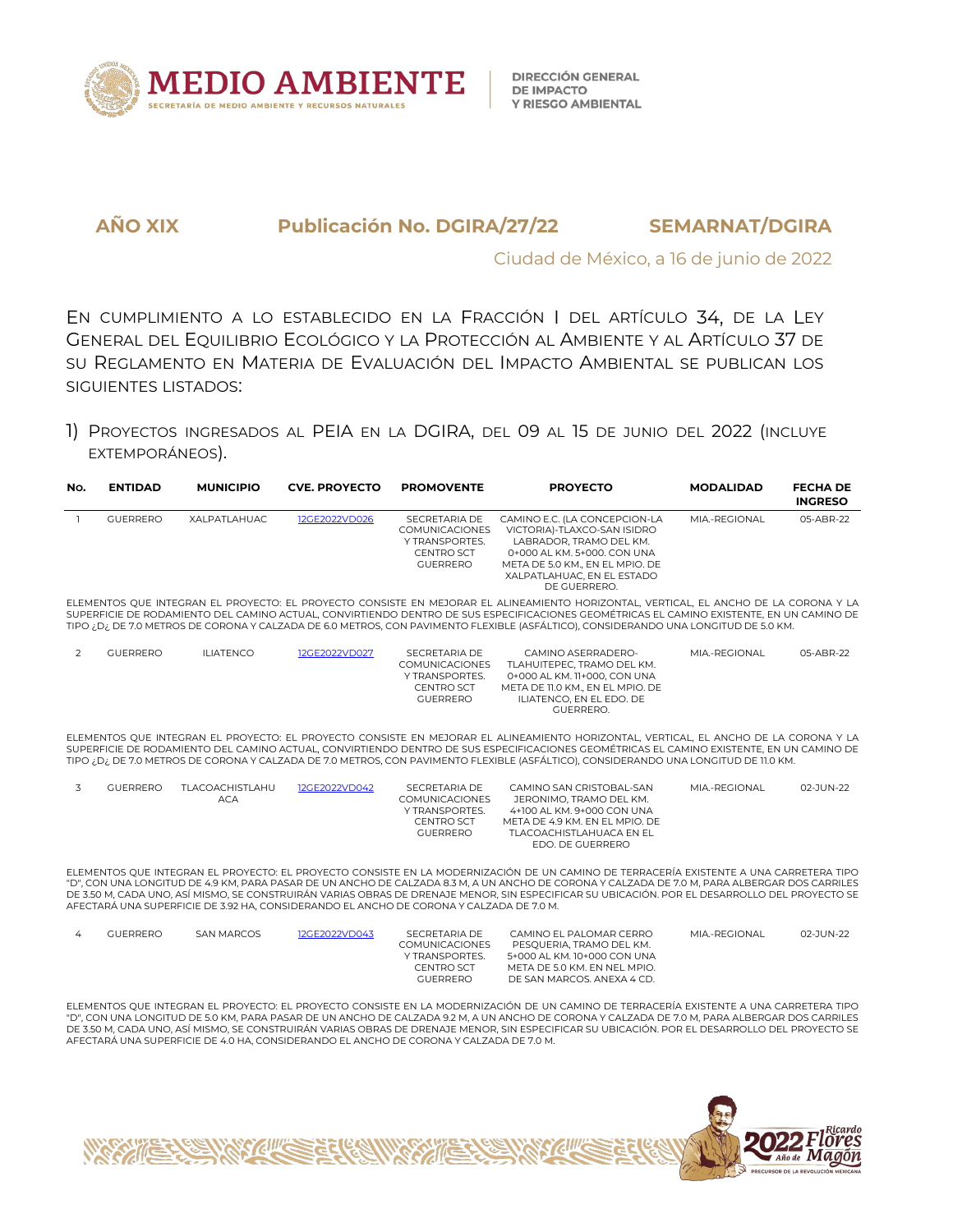

## Ciudad de México, a 16 de junio de 2022

| 5 | <b>GUERRERO</b>                       | <b>SAN MARCOS</b>                                                                                                                           | 12GE2022VD045 | SECRETARIA DE<br><b>COMUNICACIONES</b><br>Y TRANSPORTES.<br>CENTRO SCT<br><b>GUERRERO</b>     | CAMINO EL TAMARINDO-<br>RANCHO NUEVO, MPIO, DE SAN<br>MARCOS, TRAMO DEL KM, 0+000<br>AL KM. 5+000 CON UNA META DE<br>5.0 KM, ANEXA 4 CD.                                                                                                                                                                                                                                                                                                                                                                                                                                                                                                                                                                                                                                                                                                              | MIA.-REGIONAL   | 02-JUN-22 |  |
|---|---------------------------------------|---------------------------------------------------------------------------------------------------------------------------------------------|---------------|-----------------------------------------------------------------------------------------------|-------------------------------------------------------------------------------------------------------------------------------------------------------------------------------------------------------------------------------------------------------------------------------------------------------------------------------------------------------------------------------------------------------------------------------------------------------------------------------------------------------------------------------------------------------------------------------------------------------------------------------------------------------------------------------------------------------------------------------------------------------------------------------------------------------------------------------------------------------|-----------------|-----------|--|
|   |                                       |                                                                                                                                             |               | AFECTARÁ UNA SUPERFICIE DE 4.0 HA. CONSIDERANDO EL ANCHO DE CORONA Y CALZADA DE 7.0 M.        | ELEMENTOS QUE INTEGRAN EL PROYECTO: EL PROYECTO CONSISTE EN LA MODERNIZACIÓN DE UN CAMINO DE TERRACERÍA EXISTENTE A UNA CARRETERA TIPO<br>"D", CON UNA LONGITUD DE 5.0 KM, PARA PASAR DE UN ANCHO DE CALZADA 9.2 M, A UN ANCHO DE CORONA Y CALZADA DE 7.0 M, PARA ALBERGAR DOS CARRILES<br>DE 3,50 M, CADA UNO, ASÍ MISMO, SE CONSTRUIRÁN VARIAS OBRAS DE DRENAJE MENOR. SIN ESPECIFICAR SU UBICACIÓN, POR EL DESARROLLO DEL PROYECTO SE                                                                                                                                                                                                                                                                                                                                                                                                              |                 |           |  |
| 6 | <b>JALISCO</b>                        | <b>LAGOS DE MORENO</b>                                                                                                                      | 14JA2022I0026 | DE C.V.                                                                                       | BRIMEX ENERGY S.A. GENERACIÓN Y COMPRESIÓN DE<br>BIOMETANO A PARTIR DE BIOGÁS                                                                                                                                                                                                                                                                                                                                                                                                                                                                                                                                                                                                                                                                                                                                                                         | MIA.-PARTICULAR | 19-ABR-22 |  |
|   |                                       |                                                                                                                                             |               | MORENO JALISCO, EN UNA FRACCIÓN DE 15.000 M2 DE UN PREDIO CON SUPERFICIE TOTAL DE 806.000 M2. | ELEMENTOS QUE INTEGRAN EL PROYECTO: EL PROYECTO CONSISTE EN LA CONSTRUCCIÓN Y PUESTA EN MARCHA DE UNA PLANTA DE LIMPIEZA Y PURIFICACIÓN<br>DE BIOGÁS UPGRADER PROCEDENTE DEL TRATAMIENTO DE EXCRETAS PORCÍCOLAS EN BIODIGESTORES ANAEROBIOS, PARA SU COMPRESIÓN COMO BIOMETANO<br>Y UTILIZADO COMO GAS NATURAL SUSTENTABLE VEHICULAR CON UNA CAPACIDAD DE 200 NM3/H; ASÍ COMO LA GENERACIÓN DE MENOS DE 0.5KW DE ENERGÍA<br>ELÉCTRICA PROPIEDAD DE LA EMPRESA. SE PRETENDE UBICAR EN CAMINO A LA MERCED NO 9000, COLONIA ?LA CIENEGUILLA? EN EL MUNICIPIO DE LAGOS DE                                                                                                                                                                                                                                                                                 |                 |           |  |
| 7 | <b>FSTADO DE</b><br><b>MEXICO</b>     | <b>TFJUPILCO</b>                                                                                                                            | 15FM2022V0116 | <b>CENTRO SCT</b><br>ESTADO DE MEXICO                                                         | MANIFESTACION DE IMPACTO<br>AMBIENTAL MODALIDAD<br>REGIONAL DEL CAMINO RINCON<br>DEL CARMEN - SAN ANDRES<br>OCOTEPEC TRAMO DEL KM.<br>7+400 AL KM, 12+400 CON UNA<br>META DE 5.0 KM., UBICADO EN EL<br>MUNICIPIO DE TEJUPILCO EN EL<br>ESTADO DE MEXICO                                                                                                                                                                                                                                                                                                                                                                                                                                                                                                                                                                                               | MIA.-REGIONAL   | 09-JUN-22 |  |
|   |                                       |                                                                                                                                             |               |                                                                                               | ELEMENTOS OUE INTEGRAN EL PROYECTO: EL PROYECTO CONSISTE EN LA MODERNIZACIÓN DE UN CAMINO MEDIANTE LA PAVIMENTACIÓN Y CORRECCIÓN DE<br>CURVAS DE UN CAMINO RURAL A UN CAMINO TIPO D CON ANCHO DE CORONA Y CALZADA DE 7 M EN UN TRAMO CON UNA LONGITUD TOTAL DE 5 KM.                                                                                                                                                                                                                                                                                                                                                                                                                                                                                                                                                                                  |                 |           |  |
| 8 | <b>NAYARIT</b>                        | <b>BAHIA DE</b><br><b>BANDERAS</b>                                                                                                          | 18NA2022V0022 | CONCESIONARIA<br>AUTOPISTA LAS<br>VARAS-PUERTO<br>VALLARTA SA DE CV                           | "MODIFICACIÓN DE RUTA Y<br>OBRAS COMPLEMENTARIAS DE<br>LA AUTOPISTA COMPOSTELA II-<br>LAS VARAS-BUCERÍAS-<br>ENTRONQUE LIBRAMIENTO<br>PUERTO VALLARTA, DEL KM.<br>136+600 L KM. 142+741, EN EL<br>ESTADO DE NAYARIT" (EN LO<br>SUCESIVO REFERIDO COMO "EL<br>PROYECTO").                                                                                                                                                                                                                                                                                                                                                                                                                                                                                                                                                                              | MIA.-REGIONAL   | 14-JUN-22 |  |
|   | DENTRO DE UN DERECHO DE VÍA DE 2.5 M. |                                                                                                                                             |               |                                                                                               | ELEMENTOS OUE INTEGRAN EL PROYECTO: CONSTRUCCIÓN DE LA AUTOPISTA EN TIPO A2. CON ANCHO DE CORONA Y CALZADA DE 12 Y ACOTAMIENTOS EXTERNOS<br>DE 2.5 M Y LA AMPLIACIÓN A FUTURO A UNA CARRETERA A4 CON ANCHO DE CORONA DE 22.5 M Y CALZADA DE 16.0 M CON ACOTAMIENTOS DE 2.5 M; TODO                                                                                                                                                                                                                                                                                                                                                                                                                                                                                                                                                                    |                 |           |  |
| 9 | SINALOA                               | <b>AHOME</b>                                                                                                                                | 25SI2022I0020 | PACIFICO MEXINOL,<br>S. DE R.L. DE C.V.                                                       | PACIFICO MEXINOL                                                                                                                                                                                                                                                                                                                                                                                                                                                                                                                                                                                                                                                                                                                                                                                                                                      | MIA.-REGIONAL   | 26-MAY-22 |  |
|   |                                       | PRETENDE UBICAR EN EL MUNICIPIO DE AHOME, ESTADO DE SINALOA, EN UNA SUPERFICIE TOTAL DE 1,256,016.57 M2 INCLUYENDO SUPERFICIES DE OCUPACIÓN |               |                                                                                               | ELEMENTOS QUE INTEGRAN EL PROYECTO: CONSISTE EN LA CONTRUCCIÓN Y OPERACIÓN DE UNA PLANTA DE PRODUCCIÓN DE METANOL A PARTIR DE GAS<br>NATURAL CON UNA PRODUCCIÓN ESTIMADA DE 5,000 TONELADAS METRICAS POR DÍA, PARA LA REALIZACIÓN DEL PROCESO SE REQUERIRÁ DE UNA UNIDAD DE<br>SEPARACIÓN DE AIRE, ÁREA DE TANQUES DE ALMACENAMIENTO, UNIDAD DE GENERACIÓN DE ENERGÍA ELÉCTRICA, UNIDAD DE TRATAMIENTO DE AGUA Y LAS<br>EDIFICACIONES NECESARIAS: ASÍ MISMO SE REOUERIRÁ DEL DESARROLLO DE INSTALACIONES PORTUARIAS PARA EL EMBAROUE DEL ETANOL EN UN MUELLE<br>EXISTENTE DENTRO DE LA ADMINISTRACIÓN PORTUARIA INTEGRAL TOPOLOBAMPO, SE ESTIMA LA CARGA DE TRES A CUATRO BUOUES AL MES, DE IGUAL MANERA<br>SE REALIZARÁ LA INSTALACIÓN DE DOS DUCTOS DE 28" Y 8" PARA EL TRANSPORTE DE METANOL Y RETORNO DE LOS VAPORES DEL PRODUCTO. EL PROYECTO SE |                 |           |  |

| 10 | <b>VFRACRUZ</b> | <b>ACTOPAN</b> | 30VF2022HD055 | PROCURADURIA<br><b>FSTATAL DE</b><br>PROTECCION AI<br><b>MEDIO AMBIENTE</b> | RESCATE Y RESTAURACION DE LA<br>LAGUNA EL LLANO VILLA RICA.<br>VER. | MIA.-PARTICUI AR | I7-MAY-22 |
|----|-----------------|----------------|---------------|-----------------------------------------------------------------------------|---------------------------------------------------------------------|------------------|-----------|
|----|-----------------|----------------|---------------|-----------------------------------------------------------------------------|---------------------------------------------------------------------|------------------|-----------|

ELEMENTOS QUE INTEGRAN EL PROYECTO: LA PROCURADURIA ESTATAL DE PROTECCIÓN AL MEDIO AMBIENTE DEL ESTADO DE VERACRUZ, SOMETIÓ AL PROCEDIMIENTO DE EVALUACIÓN EN MATERIA DE IMPACTO AMBIENTAL A TRAVÉS DE UNA MIA-P EL PROYECTO DENOMINADO "RESCATE Y RESTAURACIÓN DE LA<br>LAGUNA EL LLANO, VILLA RICA, VERACRUZ" EN CUAL CONSISTE EN REALIZAR EL DESAZOLVE DE LA

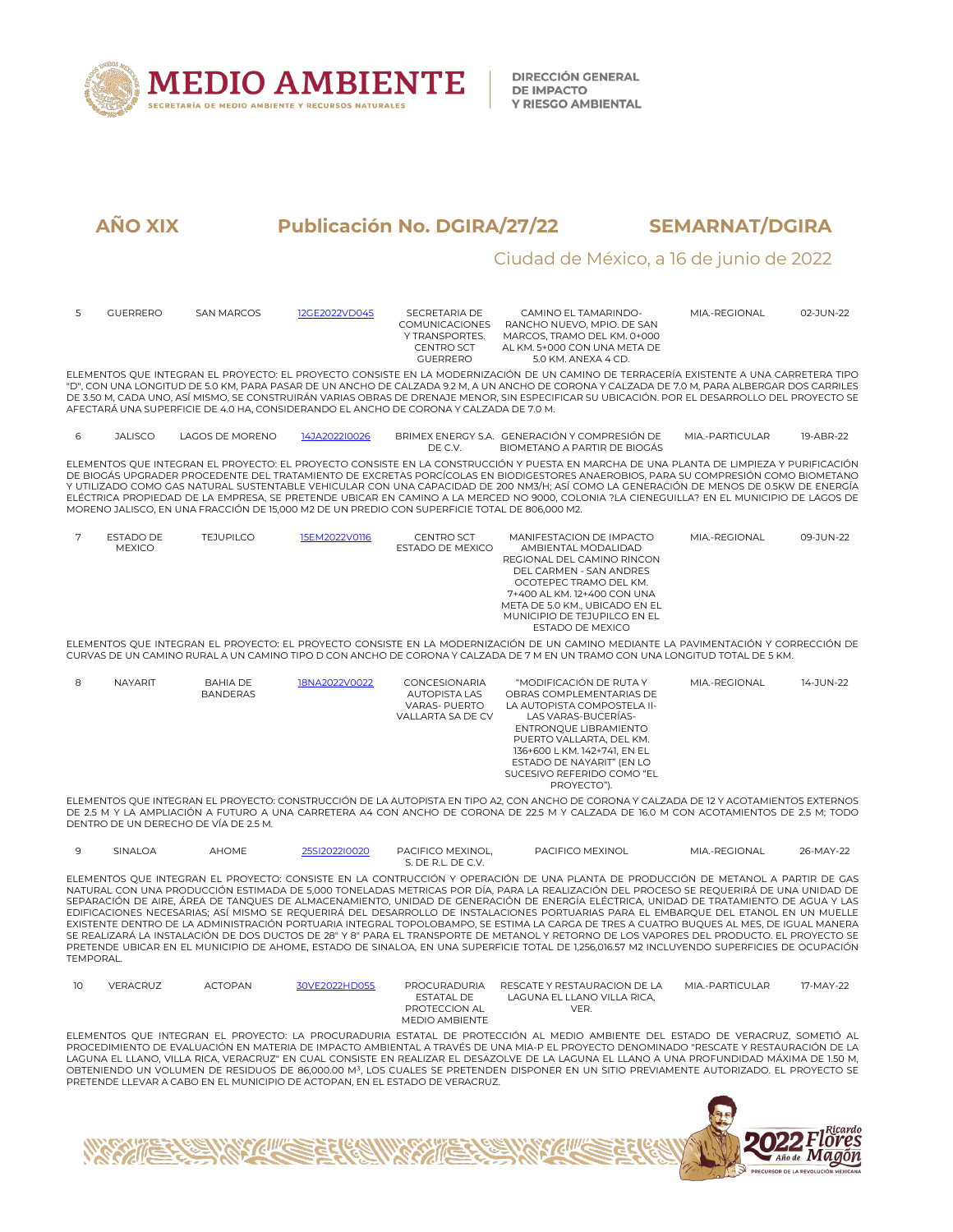

Ciudad de México, a 16 de junio de 2022

2) TRÁMITES UNIFICADOS DE CAMBIO DE USO DE SUELO Y/O APROVECHAMIENTO FORESTAL INGRESADOS AL PEIA EN LA DGIRA, DEL 09 AL 15 DE JUNIO DEL 2022 (INCLUYE EXTEMPORÁNEOS)

| No. | <b>ENTIDAD</b> | <b>MUNICIPIO</b> | <b>CVE. PROYECTO</b> | <b>PROMOVENTE</b>     | <b>PROYECTO</b>               | <b>MODALIDAD</b> | <b>FECHA DE</b><br><b>INGRESO</b> |
|-----|----------------|------------------|----------------------|-----------------------|-------------------------------|------------------|-----------------------------------|
|     | VERACRUZ       | COATZACOALCOS    | 30VE2022H0058        | <b>ADMINISTRACION</b> | PROYECTO EJECUTIVO DE         | DTU.-MODALIDAD B | 09-JUN-22                         |
|     |                |                  |                      | PORTUARIA             | TABLAESTACADO, CORTES Y       |                  |                                   |
|     |                |                  |                      | INTEGRAL DE           | MEJORAMIENTO DE SUELO PARA    |                  |                                   |
|     |                |                  |                      | COATZACOALCOS.        | LA CONSTRUCCION DE UNA TEC EN |                  |                                   |
|     |                |                  |                      | S.A. DE C.V.          | EL GAVILAN EN EL PUERTO DE    |                  |                                   |
|     |                |                  |                      |                       | COATZACOALCOS                 |                  |                                   |

ELEMENTOS QUE INTEGRAN EL PROYECTO: EL PROYECTO CONSISTE EN DESARROLLAR LA ETAPA 1 FASE ?A? DEL PROYECTO DE LA TERMINAL ESPECIALIZADA DE CONTENEDORES, SE REFIERE A LA LIMPIEZA Y PREPARACIÓN DE LA FRACCIÓN DE UN PREDIO QUE ESPROPIEDAD DE LA ADMINISTRACIÓN PORTUARIA INTEGRAL DE COATZACOALCOS, DENTRO DEL CUAL SE PRETENDE LA EJECUCIÓN DE TRABAJOS DE DRAGADO DE CONSTRUCCIÓN, TABLESTACADO, CORTES Y<br>MEJORAMIENTO DE SUELO PARA EL ESTABLECIMIENTO DE LAS PLATAFORMAS DE TIERRA Y TERRACERÍAS SE UBICARÁ PREDIO ?EL GAVILÁN? DE SU PROPIEDAD, LA CUAL SE UBICA EN LA LOCALIDAD DE ALLENDE, MUNICIPIO DE COATZACOALCOS, VERACRUZ, MÉXICO, Y OCUPA UNA SUPERFICIE TOTAL DE 75.94 HECTÁREAS, DE LAS CUALES PARA EL DESARROLLO DEL PROYECTO SE PRETENDE ELAPROVECHAMIENTO DE UNA SUPERFICIE DE 53.053 HECTÁREAS Y SE REQUIERE DEL CAMBIO DE USO DE SUELO PARA UNA SUPERFICIE TOTAL DE 41.038 HA.

3) RESOLUTIVOS EMITIDOS EN EL PEIA EN LADGIRA, DEL 09 AL 15 DE JUNIO DEL 2022 (INCLUYE EXTEMPORÁNEOS).

| п.<br>2 | CHIHUAHUA       | <b>ROSARIO</b>                        | 08Cl2022M0001 | <b>SERVICIO</b><br><b>GEOLOGICO</b>                 | <b>EXPLORACION</b>                                                                                                                                                                                                                            | <b>INFORME</b>    | 25-ENE-22 | 15-FEB-22 | NO APLICA         |
|---------|-----------------|---------------------------------------|---------------|-----------------------------------------------------|-----------------------------------------------------------------------------------------------------------------------------------------------------------------------------------------------------------------------------------------------|-------------------|-----------|-----------|-------------------|
|         |                 |                                       |               | MEXICANO                                            | MINERA EN LA<br>ASIGNACION EL<br>QUEMADO                                                                                                                                                                                                      | <b>PREVENTIVO</b> |           |           |                   |
|         | <b>GUERRERO</b> | COCHOAPA EL<br><b>GRANDE</b>          | 12GE2020VD059 | MUNICIPIO DE<br>COCHOAPA EL<br>GRANDE,<br>GUERRERO. | PROY.<br>MODERNIZACIO<br>N DE LA CARR.<br>COCHOAPA-<br><b>LINDA VISTA</b><br>EC.(TLAPA DE<br>COMONFORT)-<br>ALCOZAUCA DE<br><b>GUERRERO DEL</b><br>TRAMO 32+600<br>AL 45+000 CON<br>UNA META DE<br>12.4 KM.                                   | MIA.-REGIONAL     | 03-DIC-20 | 04-ABR-22 | NO APLICA         |
| 3       | <b>HIDALGO</b>  | <b>ATOTONILCO EL</b><br><b>GRANDE</b> | 13HI2021V0034 | <b>GOBIERNO DEL</b><br><b>ESTADO</b>                | <b>AMPLIACION Y</b><br>MODERNIZACIO<br>N DE LA<br>CARRETERA<br>FEDERAL<br>MEXICO 105,<br>PACHUCA-<br>HUEJUTLA,<br>TRAMO DEL KM<br>48+700 AL KM<br>100+560,<br>SUBTRAMO<br>CERRO<br>COLORADO-<br>ACALOME, DEL<br>KM 48+700 AL<br>KM 59+562.822 | MIA.-REGIONAL     | 27-JUL-21 | 03-JUN-22 | 6 AÑOS 30<br>AÑOS |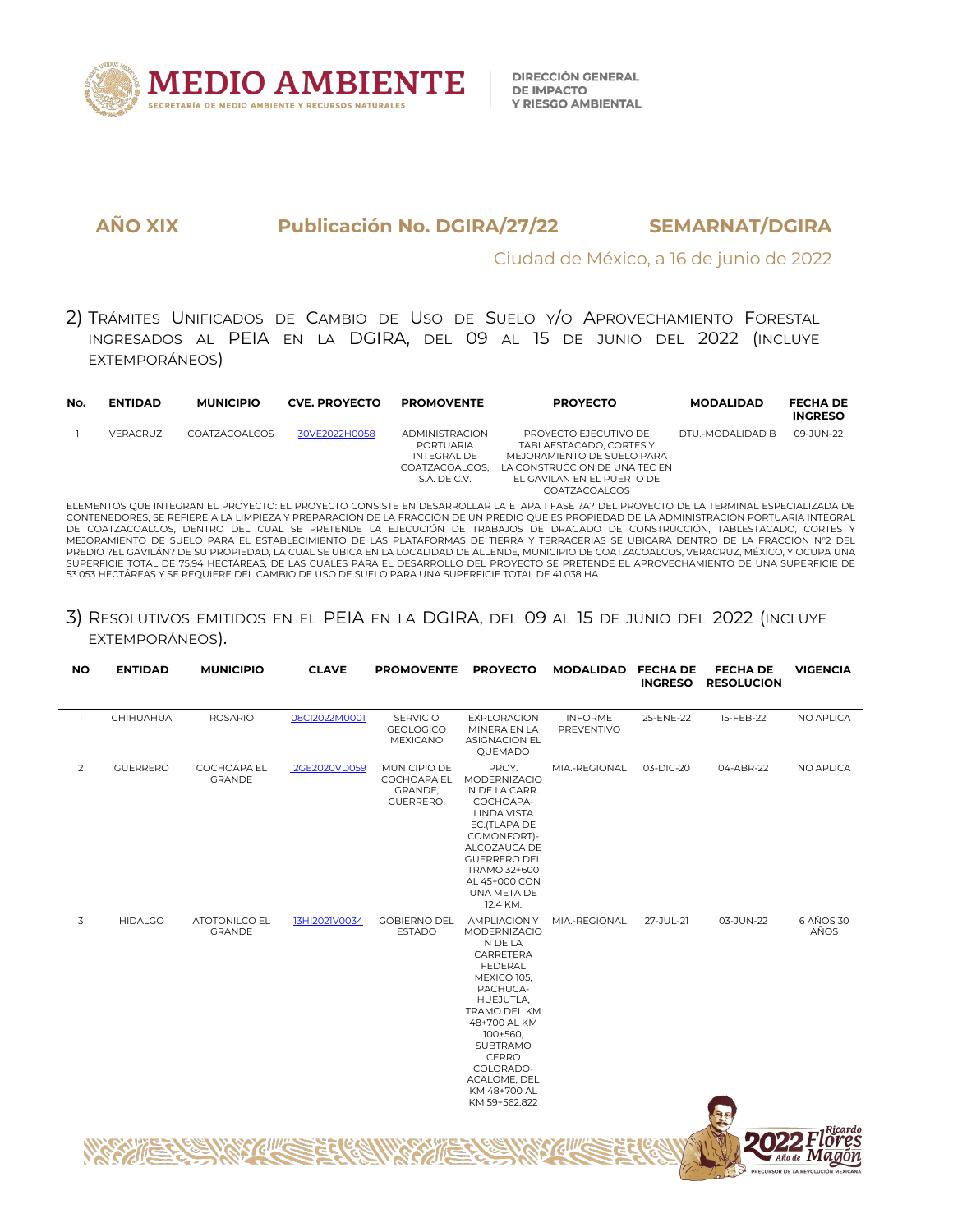

# Ciudad de México, a 16 de junio de 2022

| $\overline{4}$ | ESTADO DE<br><b>MEXICO</b>       | NAUCALPAN DE<br><b>JUAREZ</b> | 15EM2021H0264 | AGUA DEL<br><b>ESTADO DE</b><br><b>MEXICO</b>                               | COMISION DEL CONSTRUCCIÓN MIA.-REGIONAL<br>DE LOS<br>CANALES DE<br>LLAMADA PARA<br>MEJORAR EL<br><b>FUNCIONAMIEN</b><br><b>TO HIDRÁULICO</b><br>DEL VASO DE<br>CRISTO,<br>MUNICIPIO DE<br>NAUCALPAN                |                            | 14-DIC-21 | 30-MAR-22 | NO APLICA                  |
|----------------|----------------------------------|-------------------------------|---------------|-----------------------------------------------------------------------------|--------------------------------------------------------------------------------------------------------------------------------------------------------------------------------------------------------------------|----------------------------|-----------|-----------|----------------------------|
| 5              | QUERETARO                        | QUERETARO                     | 22QE2021HD116 | <b>COMISION</b><br><b>ESTATAL DE</b><br>INFRAESTRUCTU<br>RA DE<br>QUERETARO | LIBRAMIENTO<br>VIAL PONIENTE,<br>DEL<br><b>LIBRAMIENTO</b><br>NORPONIENTE<br>A<br>PROLONGACIO<br>N BERNARDO<br>QUINTANA,<br>MUNICIPIOS DE<br>CORREGIDORA<br>Y QUERETARO,<br>QRO.                                   | MIA.-<br><b>PARTICULAR</b> | 16-DIC-21 | 12-MAY-22 | 2 AÑOS 25<br>AÑOS          |
| 6              | <b>SAN LUIS</b><br><b>POTOSI</b> | VILLA DE REYES                | 24SL2021E0059 | <b>PLASTIC</b><br>OMNIUM AUTO<br><b>INDUSTRIAL S DE</b><br>RL DE CV         | INSTALACION Y MIA.-REGIONAL<br>OPERACION DE<br>PANELES<br>SOLARES PARA<br><b>GENERACION</b><br>DE ENERGIA<br><b>ELECTRICA</b><br><b>PARA</b><br><b>AUTOABASTECI</b><br><b>MIENTO</b>                               |                            | 28-OCT-21 | 03-JUN-22 | <b>12 MESES 15</b><br>AÑOS |
| $\overline{7}$ | SINALOA                          | CULIACAN                      | 25SI2019VD105 | LAS TRUCHAS SA Y OPERACION<br>DE CV                                         | ARCELORMITTAL CONSTRUCCION MIA.-REGIONAL<br>DE ESPUELA<br><b>INTERIOR PARA</b><br>CARGA DE<br><b>FERROCARRILY</b><br>ALMACEN DE<br>PRECONCENTR<br>ADO, EN QUILA,<br><b>CULIACAN EN</b><br>EL ESTADO DE<br>SINALOA. |                            | 14-NOV-19 | 06-DIC-21 | NO APLICA                  |
| 8              | TLAXCALA                         | CALPULALPAN                   | 29TX2020I0026 | <b>SERVICIOS</b><br>AGREGADOS DE<br>ENERGIA, S.A. DE FILTRACION DE<br>C.V.  | OPERACION DE<br>PLANTA DE<br><b>GASES</b><br><b>LICUADOS EN</b><br>CALPULALPAN<br>TLAXCALA                                                                                                                         | MIA -<br><b>PARTICULAR</b> | 29-SEP-20 | 03-JUN-22 | 25 AÑOS                    |
| 9              | VERACRUZ                         | <b>TUXPAM</b>                 | 30VE2022H0035 | SECRETARIA DE<br><b>MARINA</b>                                              | VERTIMIENTO<br>(HUNDIMIENTO<br>DELIBERADO)<br>DEL EX-BUQUE<br><b>MARIANO</b><br>ABASOLO (F-<br>$212$ ).                                                                                                            | MIA.-<br>PARTICULAR        | 15-MAR-22 | 11-MAY-22 | 10 AÑOS                    |

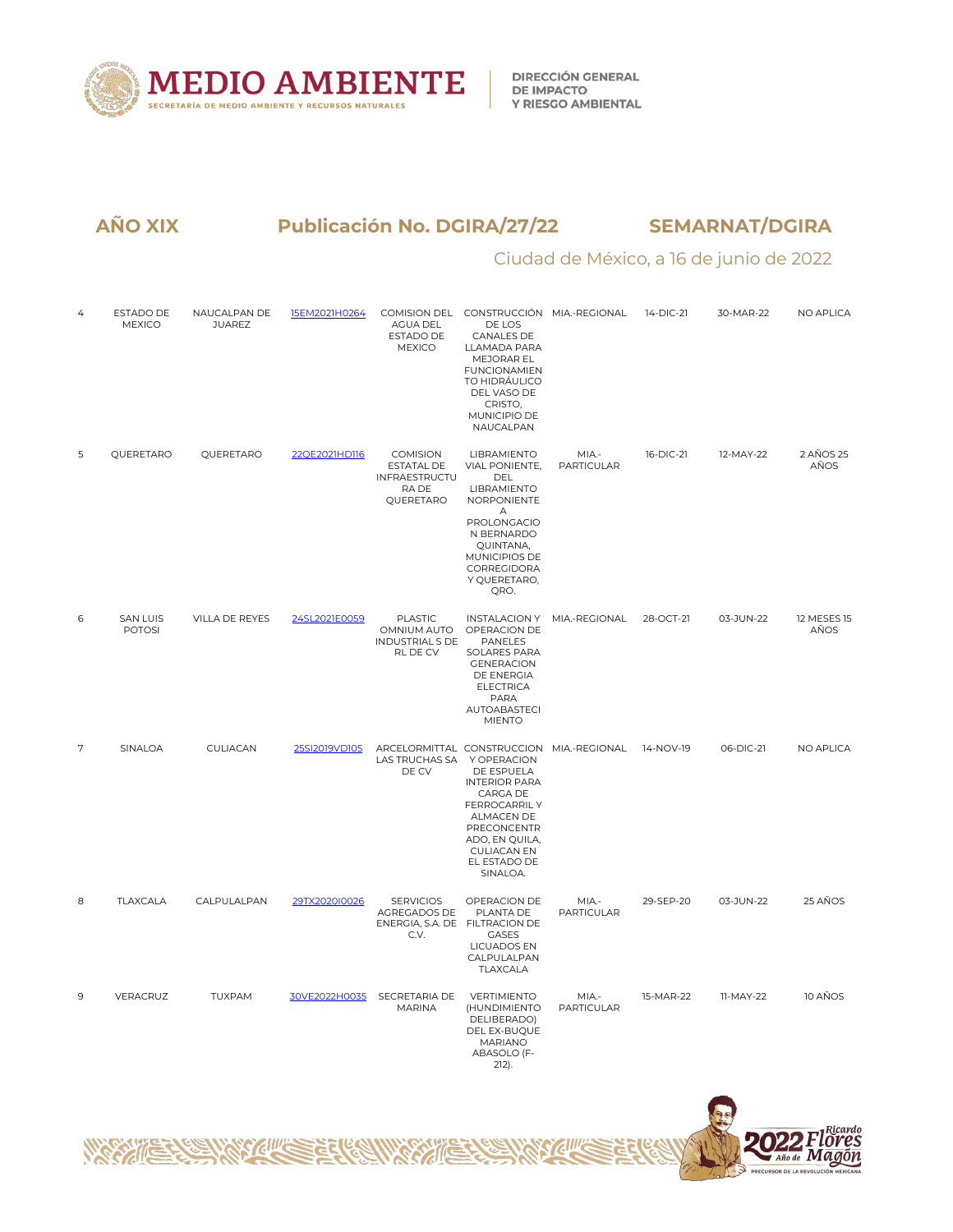

## Ciudad de México, a 16 de junio de 2022

## 4) PROYECTOS INGRESADOS EN LAS DELEGACIONES FEDERALES DE LA SEMARNAT, DEL 09 AL 15 DE JUNIO DEL 2022 (INCLUYE EXTEMPORÁNEOS).

| No.            | <b>ENTIDAD</b>                       | <b>MUNICIPIO</b>        | <b>CVE. PROYECTO</b> | <b>PROMOVENTE</b>                                                                      | <b>PROYECTO</b>                                                                                                                                                                                                                                                                                                                                                                                                                                                                                                                                                                                                                                                                        | <b>MODALIDAD</b> | <b>FECHA DE</b><br><b>INGRESO</b> |
|----------------|--------------------------------------|-------------------------|----------------------|----------------------------------------------------------------------------------------|----------------------------------------------------------------------------------------------------------------------------------------------------------------------------------------------------------------------------------------------------------------------------------------------------------------------------------------------------------------------------------------------------------------------------------------------------------------------------------------------------------------------------------------------------------------------------------------------------------------------------------------------------------------------------------------|------------------|-----------------------------------|
|                | CAMPECHE                             | CARMEN                  | 04CA2022UD017        | <b>NOVAM</b><br><b>CONSTRUCTIONEM</b><br>S.A.P.I. DE C.V.                              | CONSTRUCCIÓN Y OPERACIÓN<br>DEL HOSPITAL PASEO 4.5. EN<br>CIUDAD DEL CARMEN, ESTADO<br>DE CAMPECHE                                                                                                                                                                                                                                                                                                                                                                                                                                                                                                                                                                                     | MIA.-PARTICUI AR | 19-MAY-22                         |
|                | <b>EMPLEOSDIRECTOS E INDIRECTOS.</b> |                         |                      |                                                                                        | ELEMENTOS QUE INTEGRAN EL PROYECTO: PROYECTO DENOMINADO: "CONSTRUCCIÓN Y OPERACIÓN DEL HOSPITAL PASEO 4.5, EN CIUDAD DEL CARMEN,<br>CAMPECHE", UBICADO EN SOBRE LA AVENIDA PUERTO CAMPECHE CRUZAMIENTO CON CARRETERA CAMPECHE - PUERTO REAL KM 4.5, CON UNA SUPERFICIE<br>TOTAL DE 3603.06 M2, SU PRINCIPAL OBJETIVO ES EVALUAR LOS IMMPACTOS PRODUCIDOS POR LA CONSTRUCCION DE UN HOSPITAL, ESTE PRETENDE UBICAR AL<br>INTERIOR DEL PROOYECTO EVALUADO. EL PROYECTO FUNGE COMO UNA ALTERNATIVA PARA EL DESARROLLO SOCIAL. YA OUE CON SU CONSTRUCCIÓN LOS<br>HABITANTES CONTARAN CON UNA LATERNATIVA MAS PARA EL CUIDADO Y TRATAMINETO DE US SALUD, TRAE BENEFICIOS ECONOMICOS POR LOS |                  |                                   |
| $\overline{2}$ | CAMPECHE                             | CARMEN                  | 04CA2022UD018        | CONSTRUCTORA Y<br>ARRENDADORA SAN<br>SEBASTIAN                                         | CONSTRUCCION Y OPERACION MIA.-PARTICULAR<br>DEL MARCADO EL CHECHEN                                                                                                                                                                                                                                                                                                                                                                                                                                                                                                                                                                                                                     |                  | 19-MAY-22                         |
|                |                                      |                         |                      | MERCADO PUBLICO.PRESENTA UN PROCEDIMIENTO ADMINISTRATIVO ABIERTO DE IMPACTO AMBIENTAL. | ELEMENTOS QUE INTEGRAN EL PROYECTO: PROYECTO DENOMINADO: "CONSTRUCCIÓN Y OPERACIÓN DEL MERCADO, EL CHECHEN", UBICADO EN CARRETERA<br>FEDERAL 180 CIUDAD DEL CARMEN - CAMPECHES/N ENTRE CALLE TUCAN Y CALLE ESCARCEGA, COLONIA LUIS DONALDO COLOSIO, C.P. 24150 EN CIUDAD DEL<br>CARMEN, CAMPECHE., CON UNA VIDA UTIL DE 50 AÑOS, Y UNA SUPOERFICIE TOTAL DE 17,926.37 M2. EL PROYECTO CONSISTE EN LA CONSTRUCCIÓN DE UN                                                                                                                                                                                                                                                                |                  |                                   |
| 3              | CHIHUAHUA                            | CASAS<br><b>GRANDES</b> | 08CI2022HD019        | ALFRED JARED JONES<br><b>STUBBS</b>                                                    | RANCHO DE LA VICTORIA                                                                                                                                                                                                                                                                                                                                                                                                                                                                                                                                                                                                                                                                  | MIA.-PARTICULAR  | 15-JUN-22                         |
|                |                                      |                         |                      |                                                                                        | ELEMENTOS QUE INTEGRAN EL PROYECTO: EL PROYECTO CONSISTE EN LLEVAR A CABO LA CONSTRUCCION DE UN COMPLEJO HABITACIONAL-AGRICOLA EL CUAL<br>SE ENCUENTRA UBICADO EN EL MUNICIPIO DE CASAS GRANDES, CHIHUAHUA, SE PRETENDE INSTALAR UN FRACCIONAMIENTO DE LOTES CAMPESTRES CON<br>TIERRAS PARA CULTIVO, EN DONDE EL AREA DEL PROYECTO CUENTA CON UNA SUPERFICIE DE 2100.43 HECTAREAS                                                                                                                                                                                                                                                                                                      |                  |                                   |
| $\overline{4}$ | <b>GUANAJUATO</b>                    | <b>LEON</b>             | 11GU2022UD026        | <b>INMOBILIARIA Y</b><br>SA DE CV                                                      | CAMBIO DE USO DE SUELO EN<br>CONSTRUCTORA SIXVA TERRENOS FORESTALES PARA<br>EL FRACCIONAMIENTO LAS<br>VIZCAINAS EN LEON.<br><b>GUANAJUATO</b>                                                                                                                                                                                                                                                                                                                                                                                                                                                                                                                                          | MIA.-PARTICUI AR | 09-JUN-22                         |

ELEMENTOS QUE INTEGRAN EL PROYECTO: CAMBIO DE USO DE SUELO EN TERRENOS FORESTALES PARA EL FRACCIONAMIENTO LAS VIZCAINAS, EN UNA SUPERFICIE DE 34425.04 CON VEGETACION SECUNDARIA DE SELVA BAJA CADUCIFOLIA EN EL MUNICIPIO DE LEON, GUANAJUATO.

| NUEVO LEON | <b>GARCIA</b> | 19NI 2022UD050 | CARZA S.A.P.I. DF C.V. | DESAROLLO HABITACIONAL<br>MULTIFAMILIAR CUMBRES | MIA.-PARTICUI AR | 14-JUN-22 |
|------------|---------------|----------------|------------------------|-------------------------------------------------|------------------|-----------|
|            |               |                |                        | ELITE PREMIER, UBICADO EN                       |                  |           |
|            |               |                |                        | EL MUNICIPO DE GARCIA N.L.                      |                  |           |

ELEMENTOS QUE INTEGRAN EL PROYECTO: EL PROYECTO CONSISTE EN LA REMOCION DE VEGETACION NATIVA TIPO MATORRAL SUBMONTANO CON VEGETACION SECUNDARIA EN UNA SUPERFICIE DE 18843.999 M2, SUPERFICIE QUE REPRESENTA LA SUPERFICIE TOTAL DE PREDIO PARA LA CONSTRUCCION DE UN FRACCIONAMIENTO HABITACIONAL MULTIFAMILIAR EN EL MUNICIPIO DE GARCIA, NUEVO LEON.

| 6 | OAXACA | <b>SAN MIGUEL</b><br>OUETZALTEPEC | 200A2022VD046 | COMISARIADO DE<br>SAN MIGUEL<br>OUETZALTEPEC | CONSTRUCCION DE CAMINO<br>BIENES COMUNALES DE SACA COSECHAS DEL PARAJE<br>BUENOS AIRES AL PARAJE<br>LOMA PELADA TRAMO DEL KM<br>0+000 AL 5+810 SAN MIGUEL<br>OUETZALTEPEC | MIA.-PARTICUI AR | 07-JUN-22 |
|---|--------|-----------------------------------|---------------|----------------------------------------------|---------------------------------------------------------------------------------------------------------------------------------------------------------------------------|------------------|-----------|
|   |        |                                   |               |                                              |                                                                                                                                                                           |                  |           |

ELEMENTOS QUE INTEGRAN EL PROYECTO: MANIFESTACION DE IMPACTO AMBIENTAL DEL PROYECTO CONSTRUCCION DE CAMINO SACACOSECHAS DEL PARAJE BUENOS AIRES AL PARAJE LOMA PELADA TRAMO: DEL KM 0+000 AL KM 5+810 EN LA LOCALIDAD DE SAN MIGUELQUETZALTEPEC, MIXE, OAXACA

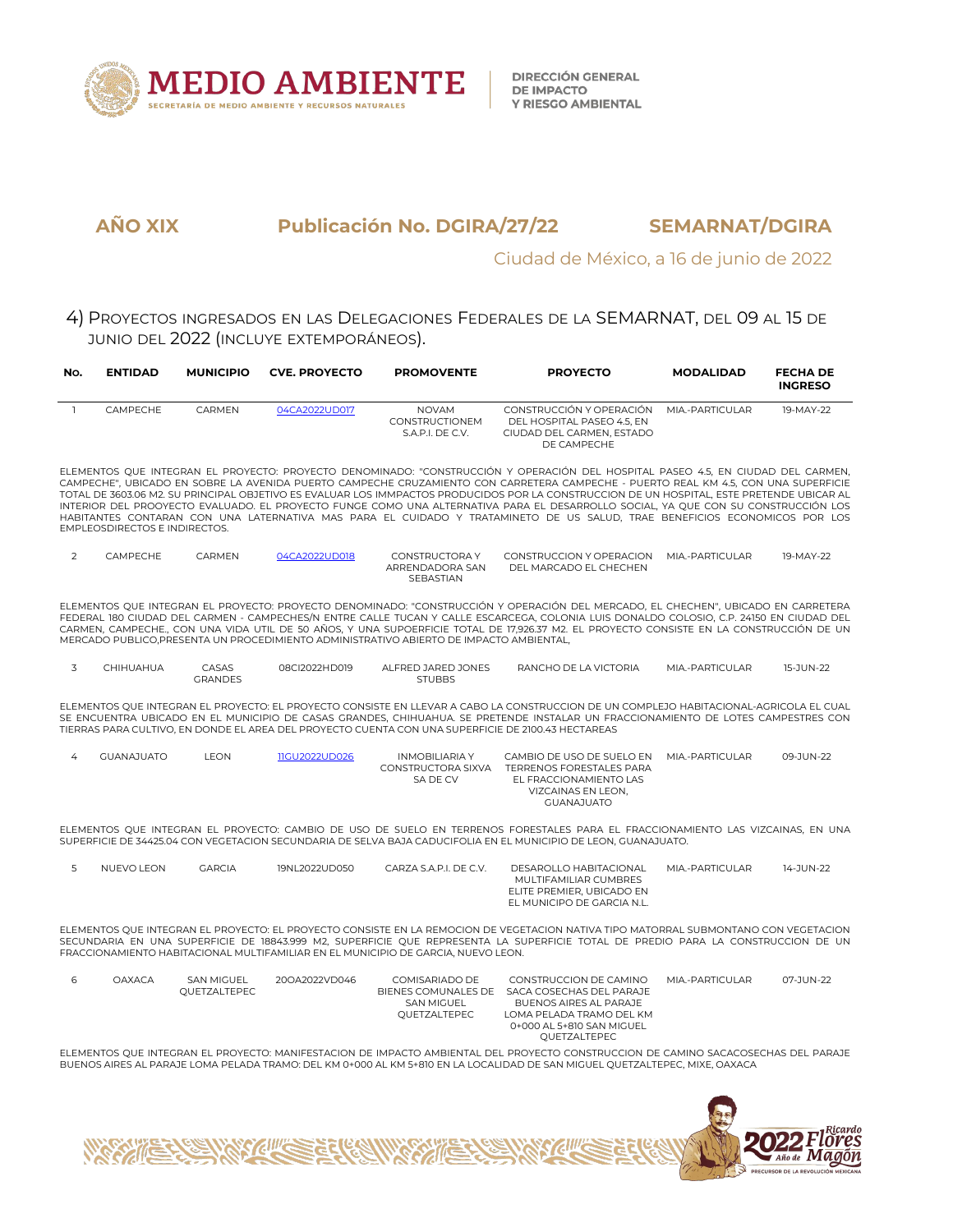

## Ciudad de México, a 16 de junio de 2022

| $7\overline{ }$ | SINALOA | CULIACAN       | 25SI2022HD038                                                               | <b>ZAMORA</b>                                                                                   | NORA CRISTINA BERNAL EXTRACCION DE MATERIALES<br>PETREOS EN GREÑA SOBRE EL<br>CAUCE DEL RIO TAMAZULA                                                                                                                                                                                                                                                                                                                                                                                                                                                                                                                                                                                                                                                                                                                                                                                                                                                                                             | MIA.-PARTICULAR   | 17-MAY-22 |
|-----------------|---------|----------------|-----------------------------------------------------------------------------|-------------------------------------------------------------------------------------------------|--------------------------------------------------------------------------------------------------------------------------------------------------------------------------------------------------------------------------------------------------------------------------------------------------------------------------------------------------------------------------------------------------------------------------------------------------------------------------------------------------------------------------------------------------------------------------------------------------------------------------------------------------------------------------------------------------------------------------------------------------------------------------------------------------------------------------------------------------------------------------------------------------------------------------------------------------------------------------------------------------|-------------------|-----------|
|                 |         |                |                                                                             | TERRENOS ALEDAÑOS, QUE EN OCASIONES PONEN EN RIESGO A LA POBLACIÓN Y/O INFRAESTRUCTURA DIVERSA. | ELEMENTOS QUE INTEGRAN EL PROYECTO: EL PROYECTO CONSISTE EN LA OPERACIÓN PARA LA EXTRACCIÓN DE MATERIALES PÉTREOS EN GREÑA DENTRO DEL<br>CAUCE DEL RÍO TAMAZULA. DENTRO DE UNA SUPERFICIE DE 109.074.546 M2. EL PROYECTO IMPLICA EL RETIRO DE MATERIALES PÉTREOS DIVERSOS ACUMULADOS<br>DURANTE AÑOS POR LA ESCORRENTÍA DEL RÍO QUE EN SU AMONTONAMIENTO PROVOCAN DESVÍO DE LA CORRIENTE PRINCIPAL, A LA VEZ DE APROVECHAR LOS<br>MATERIALES RETIRADOS PARA SER UTILIZADOS EN LA CONSTRUCCIÓN DE OBRA CIVIL. EL PROYECTO IMPLICA AL MISMO TIEMPO EL REORDENAMIENTO DE LA<br>EXTRACCIÓN QUE DE MANERA TRADICIONAL SE HA REALIZADO EN EL CAUCE, ATENDIENDO EN ELLO CRITERIOS HIDROLÓGICOS, HIDRÁULICOS Y DE INGENIERÍA<br>DE RÍOS, PARA LA DEFINICIÓN DE UN TRAZO ALINEADO A UN EJE QUE SE DEFINA PARA EL CAUCE, RECTIFICACIÓN QUE TIENE COMO OBJETIVO CENTRAL<br>ENCAUZAR LA CORRIENTE PRINCIPAL, GENERANDO UN CAUCE PILOTO PARA EVITAR DIVAGACIONES QUE PROVOCAN NORMALMENTE EROSIÓN MARGINAL EN |                   |           |
| 8               | SINALOA | CULIACAN       | 25SI2022PD034                                                               |                                                                                                 | ROBERTO TIRADO ARIAS CONSTRUCCION OPERACION Y<br>MANTENIMIENTO DE LA<br>ACUICOLA AMPLIACION LAS<br><b>VIBORAS UBICADA EN EL</b><br>POBLADO SOLIDARIDAD<br>CAMPESINA DE COSTA RICA<br>MPIO DE CULIACAN                                                                                                                                                                                                                                                                                                                                                                                                                                                                                                                                                                                                                                                                                                                                                                                            | MIA - PARTICUI AR | 27-ABR-22 |
| NATURAL.        |         |                |                                                                             |                                                                                                 | ELEMENTOS QUE INTEGRAN EL PROYECTO: SE REFIERE A LA CONSTRUCCIÓN, PARA LA OPERACIÓN Y MANTENIMIENTO DE UNA GRANJA ACUÍCOLA PRODUCTORA<br>DE CAMARÓN BLANCO, A PARTIR DE ENGORDA EN CAUTIVERIO. LA GRANJA CONTARÁ CON 26 ESTANQUES RÚSTICOS PARA LA ENGORDA DE CAMARÓN, ASÍ COMO<br>OBRAS QUE HARÁN POSIBLE SU FUNCIONAMIENTO: 3 RESERVORIOS, 2 ÁREAS DE DRENES, UN CÁRCAMO DE BOMBEO, Y SIN DEJAR DE MENCIONAR UNA OBRA<br>PRINCIPAL Y DE VITAL IMPORTANCIA, LAS 3 LAGUNAS DE OXIDACIÓN Y SEDIMENTACIÓN, QUE SERVIRÁ PARA TRATAR EL AGUA PRODUCTO DE LOS RECAMBIOS<br>DIARIOS. EL PROYECTO CONTEMPLA LA OBRA DE UN CANAL DE LLAMADA DENTRO DEL MISMO. SIENDO PARTE DE UN ECOSISTEMA BIOLÓGICO EN ESTE CASO UN<br>ÁREA DE MARISMAS, RELACIONADO Y CONECTADO CON EL HUMEDAL COSTERO ENSENADA DE PABELLONES, DONDE SE REALIZA LA UTILIZACIÓN DE AGUA<br>SALOBRE DEL ESTERO DE CHIRICAHUETO PARA ALIMENTAR LA ESTANQUERÍA DE CULTIVO, CON EL REGRESO DE AGUA (DESCARGA) DE RECAMBIO YA, AL MEDIO     |                   |           |
| 9               | SINALOA | MAZATLAN       | 25SI2022TD037                                                               | DE CV.                                                                                          | CAPITAL FUND XIII S A P I CONSTRUCCION OPERACION Y<br>MANTENIMIENTO DEL HOTEL<br>PENINSULA NUEVO MAZATLAN<br><b>TORRE 200</b>                                                                                                                                                                                                                                                                                                                                                                                                                                                                                                                                                                                                                                                                                                                                                                                                                                                                    | MIA - PARTICUI AR | 10-MAY-22 |
|                 |         |                | ES DE 1,130.78 M2 (HUELLA), Y CONTARA CON UNA CONSTRUCCIÓN DE 40,215.41 M2. |                                                                                                 | ELEMENTOS OUE INTEGRAN EL PROYECTO: EL PROYECTO CONSISTE EN LA CONSTRUCCIÓN DE UNA TORRE DE EDIFICIO HABITACIONAL. BAJO EL RÉGIMEN DE<br>CONDOMINIOS DE 29 NIVELES RESIDENCIALES, CONTARÁ CON 252 DEPARTAMENTOS, TODOS CON EXCELENTES VISTAS AL EXTERIOR, LA TORRE CONTARA CON UN<br>NIVEL DE SÓTANO DESTINADO COMO ZONA DE ESTACIONAMIENTO PARA AUTOMÓVILES. TAMBIÉN SE CUENTA CON UN NIVEL DE LOBBY CON ACCESO GENERAL A<br>LA TORRE, QUE CONTARA CON RESTAURANTE, BAÑOS DE SERVICIO, ÁREA DE ADMINISTRACIÓN/ENFERMERÍA, LUDOTECA, CEVICHERIA, LOBBY, VESTÍBULO,<br>ESCALERAS, ETC., Y UN NIVEL MEZANINNE OUE CUENTA CON ÁREA PARA CINE. JUEGOS, BUSINESS CENTER, ETC., EN EL ÁREA DE AZOTEA (ROOF GARDEN) SE TIENE<br>SKY ROOF, GIMNASIO, SPA, ELEVADORES, ESCALERAS Y ÁREA DE PASILLOS. LA SUPERFICIE EN LA QUE SE LLEVARA A CABO EL PROYECTO ?MAZATLÁN TORRE 200?                                                                                                                           |                   |           |
| 10              | SONORA  | <b>GUAYMAS</b> | 26SO2022ID042                                                               | MEXICANA DE COBRE.S.A                                                                           | RECEPCION. TRASVASE.                                                                                                                                                                                                                                                                                                                                                                                                                                                                                                                                                                                                                                                                                                                                                                                                                                                                                                                                                                             | MIA.-PARTICULAR   | 09-JUN-22 |

| 10 | SONORA | <b>GUAYMAS</b> | 26SO2022ID042 | MEXICANA DE COBRE.S.A | RECEPCION, TRASVASE.     | MIA.-PARTICULAR | 09-JUN-22 |
|----|--------|----------------|---------------|-----------------------|--------------------------|-----------------|-----------|
|    |        |                |               | DE C.V.               | ALMACENAMIENTO Y         |                 |           |
|    |        |                |               |                       | EMBAROUE DE ACIDO        |                 |           |
|    |        |                |               |                       | SULFURICO EN LA TERMINAL |                 |           |
|    |        |                |               |                       | MARITIMA DE GUAYMAS.     |                 |           |
|    |        |                |               |                       | SONORA.                  |                 |           |
|    |        |                |               |                       |                          |                 |           |

ELEMENTOS QUE INTEGRAN EL PROYECTO: EL PROYECTO CONSISTE EN LA REALIZACIÓN DE LAS ACTIVIDADES DE RECEPCIÓN, TRASVASE, ALMACENAMIENTO Y EMBARQUE DE ÀCIDO SULFÚRICO EN LA TERMINAL MARÍTIMA DE GUAYMAS, SON. LAS OBRAS PARA REALIZAR ESTAS ACTIVIDADES DATAN EN 1987 Y EN AGOSTO<br>DE 1988 SE INICIÓ EL MANEJO DE ÁCIDO SULFÚRICO, PRODUCIDO EN LA PLANTA DE ÁCIDO NO. 1 MUNICIPIO DE NACOZARI DE GARCÍA, SONORA. DESDE ENTONCES LAS INSTALACIONES FUERON DISEÑADAS Y CONSTRUIDAS PREVIENDO UNA VIDA ÚTIL DE 30 AÑOS. SIN EMBARGO, DEBIDO AL MANTENIMIENTO, REPARACIONES, SUSTITUCIONES Y ACTUALIZACIONES DE EQUIPOS HABIDAS A PARTIR DE 1988, LA VIDA ÚTIL DE LAS INSTALACIONES Y EQUIPOS SE HA PROLONGADO, ESTIMÁNDOSE A PARTIR DE LA ELABORACIÓN DEL PRESENTE ESTUDIO UNA VIDA ÚTIL DE 25 AÑOS.

| SONORA | SUAOUI<br>GRANDE | 26SO2022MD043 | MINERA JM SA DE CV | IP PROYECTO DE<br>EXPLORACION MALE.<br>MUNICIPIO DE SUAOUI<br><b>GRANDE, SON</b> | <b>INFORME</b><br>PREVENTIVO | 14-JUN-22 |  |
|--------|------------------|---------------|--------------------|----------------------------------------------------------------------------------|------------------------------|-----------|--|
|        |                  |               |                    |                                                                                  |                              |           |  |

ELEMENTOS QUE INTEGRAN EL PROYECTO: EL PROYECTO CONSISTE EN LA EXPLORACION MINERA DIRECTA A TRAVES DE 46 PLANILAS DE BARRENACIÓN DE 5MX5M QUE OCUPA 0.12 HAS, 1,664.3 M DE CAMINOS NUEVOS DE 4 M DE ANCHO QUE OCUPA 0.66 HAS; Y 650 N DE ZANJA DE 3 M DE ANCHO QUE OCUPA 0.19 HAS, SIENDO UNA SUPERFICE TOTAL DE 0.97 HAS DENTRO DE UNA SUPERFICIE DE INTERES DE 26.5 HAS.

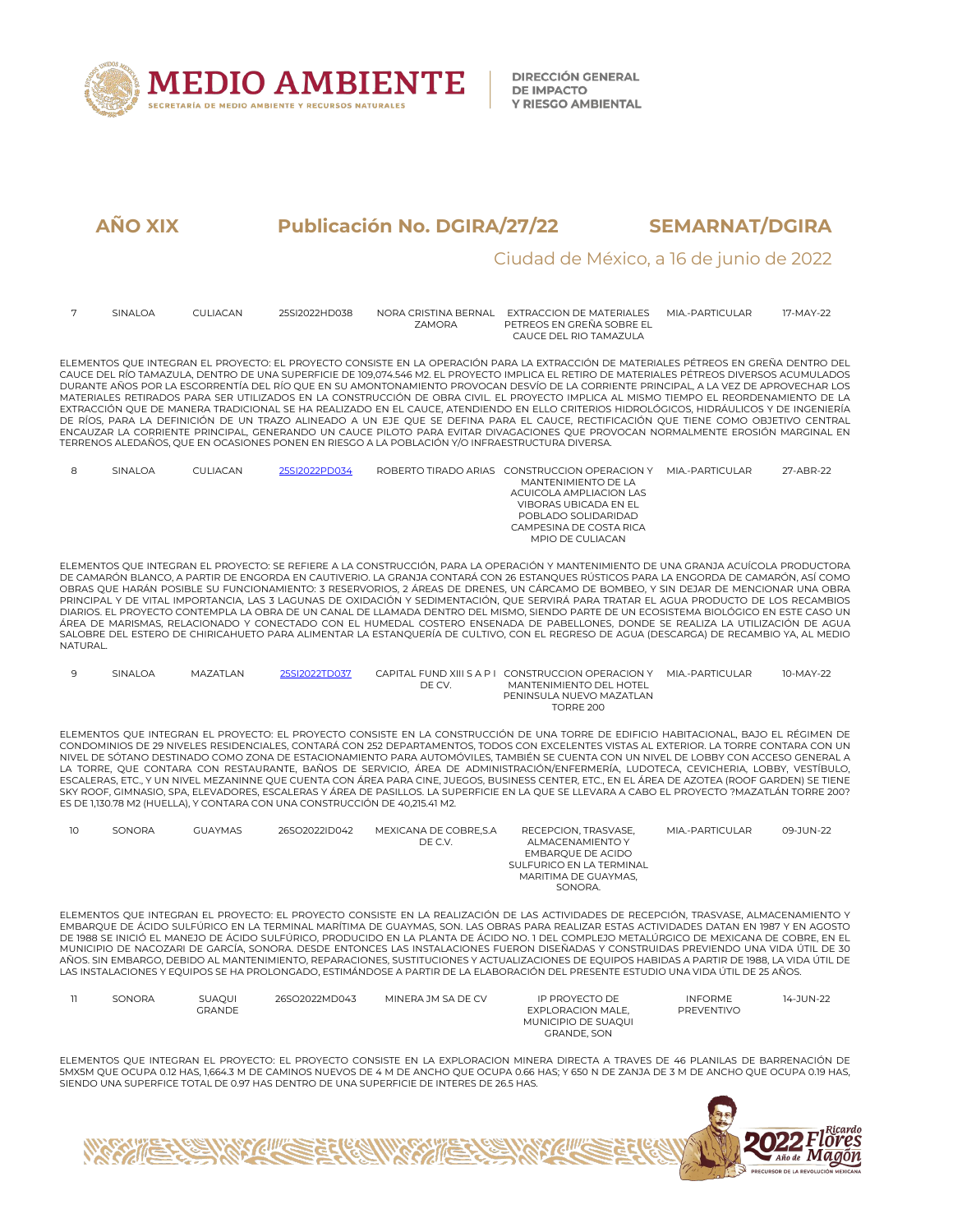

## Ciudad de México, a 16 de junio de 2022

| 12 | <b>TABASCO</b> | <b>PARAISO</b>  | 27TA2022HD021                                                 | <b>CONSTRUCTORA E</b><br>IMPULSORA CONDOR SA<br>DE CV                                              | OPERACION Y<br>MANTENIMIENTO DEL<br>MALECON CANGREJO AZUL<br>PUERTO CEIBA UBICADO EN LA<br>LOCALIDAD PUERTO CEIBA, EN<br>EL MUNICIPIO DE PARAISO<br><b>TABASCO</b>                                                                                                                                                                                                                                                                                                                                                                                                                                                                                                                                                                                                                                                                                            | MIA.-PARTICULAR | 19-MAY-22 |
|----|----------------|-----------------|---------------------------------------------------------------|----------------------------------------------------------------------------------------------------|---------------------------------------------------------------------------------------------------------------------------------------------------------------------------------------------------------------------------------------------------------------------------------------------------------------------------------------------------------------------------------------------------------------------------------------------------------------------------------------------------------------------------------------------------------------------------------------------------------------------------------------------------------------------------------------------------------------------------------------------------------------------------------------------------------------------------------------------------------------|-----------------|-----------|
|    |                |                 | CONSTRUCCION DE LOCALES COMERCIALES Y SANITARIOS ENTRE OTROS. |                                                                                                    | ELEMENTOS QUE INTEGRAN EL PROYECTO: CONSISTE EN LAS ETAPAS DE OPERACION Y MANTENIMIENTO DEL MALECON CANGREJO AZUL EN LA LOCALIDAD<br>PUERTO CEIBA, EN ESPECIFICO LAS AREAS DE CONTEMPLACION Y DESCANSO, MOBILIARIO URBANO, ILUMINACION, MEJORAMIENTO DEL MALECON,                                                                                                                                                                                                                                                                                                                                                                                                                                                                                                                                                                                             |                 |           |
| 13 | <b>TABASCO</b> | <b>BALANCAN</b> | 27TA2022PD022                                                 | EL TIRADERO DE SAN<br>DE R.L.                                                                      | ACUACULTURA EN JAULAS<br>PEDRO BALANCAN S.P.R. FLOTANTES PARA LA ENGORDA<br>DE MOJARRA TILAPIA, EN EL<br>RIO SAN PEDRO MARTIR,<br>BALANCAN, TABASCO                                                                                                                                                                                                                                                                                                                                                                                                                                                                                                                                                                                                                                                                                                           | MIA.-PARTICULAR | 24-MAY-22 |
|    |                |                 |                                                               | FABRICADAS CON MATERIALES AUTOFLOTANTES Y TERMOFUSIONABLES EN UNA SUPERFICIE TOTAL DE 16,189.16M2. | ELEMENTOS QUE INTEGRAN EL PROYECTO: CONSISTE EN LA CONSTRUCCION DE JAULAS FLOTANTES PARA ENGORDA DE MOJARRA TILAPIA EN EL RIO SAN PEDRO,<br>BALANCAN, SERAN 48 JAULAS EN ISLAS DE 12 JAULAS, FORMADAS POR 4 MODULOS DE 3 CADA UNO, CON MEDIDAS DE 12MTS DE DIAMETRO X 3 MTS DE FONDO,                                                                                                                                                                                                                                                                                                                                                                                                                                                                                                                                                                         |                 |           |
| 14 | TAMAULIPAS     | ALTAMIRA        | 28TM2022HD021                                                 | C.V.                                                                                               | FLEX AMERICAS S.A. DE PLANTA DE TRATAMIENTO DE<br>AGUA RESIDUAL Y ACUEDUCTO<br>DE DESCARGA FLEX AMERICAS.                                                                                                                                                                                                                                                                                                                                                                                                                                                                                                                                                                                                                                                                                                                                                     | MIA.-PARTICULAR | 11-MAY-22 |
|    |                |                 | PERMITA QUE EL AGUA TRATADA SEA RE-UTILIZADA EN EL AMBIENTE.  |                                                                                                    | ELEMENTOS QUE INTEGRAN EL PROYECTO: EL PROYECTO CORRESPONDE A UNA PLANTA DE TRATAMIENTO DE AGUA RESIDUAL Y ACUEDUCTO DE DESCARGA DE<br>AGUA RESIDUAL DE FLEX AMÉRICAS S.A DE C.V., Y TRATARÁ LA CORRIENTE DE AGUA RESIDUAL MEDIANTE VARIAS ETAPAS DE PROCESO, SE PROYECTA CON UNA<br>CAPACIDAD DE 6 M3, SU OBJETIVO PRINCIPAL ES PRODUCIR UN EFLUENTE QUE CUMPLA CON LÍMITES MÁXIMOS PERMISIBLES ESTABLECIDOS EN LA<br>NORMATIVIDAD APLICABLE, Y LAS CONDICIONES PARTICULARES DE DESCARGA QUE LLEGASE A ASIGNAR LA COMISIÓN NACIONAL DEL AGUA, Y EN SU CASO QUE                                                                                                                                                                                                                                                                                               |                 |           |
| 15 | VERACRUZ       | TIHUATLAN       | 30VE2022HD061                                                 | CARLOS LOPEZ MUÑOZ                                                                                 | <b>BANCO DE MATERIALES Y</b><br>AGREGADOS DEL NORTE EN<br>ZACATE<br>COLORADO, TIHUATLAN<br><b>VERACRUZ</b>                                                                                                                                                                                                                                                                                                                                                                                                                                                                                                                                                                                                                                                                                                                                                    | MIA.-PARTICULAR | 09-JUN-22 |
|    |                |                 |                                                               | EPOCA DE LLUVIAS EL NIVEL DEL RIO AUMENTA CONSIDERABLEMENTE IMPIDIENDO LA EXPLOTACION DEL SITIO.   | ELEMENTOS QUE INTEGRAN EL PROYECTO: EL PRESENTE PROYECTO, CONTEMPLA LA EXTRACCION DE MATERIALES PETREOS (AGREGADOS, PIEDRA DE RIO Y<br>GRAVA EN GREÃ'A) MARGEN IZQUIERDA DEL RIO CAZONES EN EL EJIDO RANCHO ZACATE COLORADO, TIHUATLAN VER, PARA SU POSTERIOR COMERCIALIZACION.<br>EL AREA DONDE SE LLEVARA A CABO LA EXTRACCION DE MATERIAL, ES UNA ZONA FEDERAL, LA CUAL COLINDA CON RIO CAZONES. LA ZONA QUE SE PRETENDE<br>EXPLOTAR CUBRE UN AREA DE 9,985.374 M2; SUPERFICIE QUE SE PRETENDE APROVECHAR POR UN PERIODO DE 5 AÃ'OS, CONSIDERANDO OBTENER UN VOLUMEN<br>DE MATERIAL DE 25,350.22 M3, CON UN PROMEDIO ANUAL DE EXTRACCION DE 2,5350.22M3, ESTA CANTIDAD ANUAL ES UN PROMEDIO DE LOS MESES QUE SE<br>ESPERA TRABAJAR EXTRAYENDO EL MATERIAL PUES SOLO SE TRABAJARA EN LA TEMPORADA DE ESTIAJE (APROXIMADAMENTE 7 MESES DEL AÃ'O), PUES EN LA |                 |           |
| 16 | VERACRUZ       | VERACRUZ        | 30VE2022ID057                                                 | ALMACENADORA<br>GOLMEX S.A. DE C.V.                                                                | <b>CONSTRUCCION DE UN</b><br>COBERTIZO DE 2 NIVELES<br>FRENTE AL COBERTIZO<br>EXISTENTE EN LA PARTE DEL<br>ALMACEN GENERAL,<br>REMODELACION Y<br>AMPLIACION DE LAS<br>OFICINADS DEL ALMACÉN<br>GENERAL Y AMPLIACIÓN DEL<br>TAPANCO 2 ETAPA DEL<br>ALMACÉN GENERAL AL<br><b>INTERIOR DERL RECINTO</b><br>PORTUARIO DE VARCRUZ, VER.                                                                                                                                                                                                                                                                                                                                                                                                                                                                                                                            | MIA.-PARTICULAR | 18-MAY-22 |
|    |                |                 |                                                               |                                                                                                    | ELEMENTOS QUE INTEGRAN EL PROYECTO: EL PROYECTO SE DESARROLLA A UN COSTADO DEL ANEXO DEL AREA DE ALMACENAJE DE MERCANCIAS A UNA ALTURA                                                                                                                                                                                                                                                                                                                                                                                                                                                                                                                                                                                                                                                                                                                        |                 |           |

ELEMENTOS QUE INTEGRAN EL PROYECTO: EL PROYECTO SE DESARROLLA A UN COSTADO DEL ANEXO DEL AREA DE ALMACENAJE DE MERCANCIAS A UNA ALTURA<br>DE 1.40MTS SOBRE EL NIVEL DE PISO TERMINADO. ACTUALMENTE EN ESTA AREA SE TIENE CONSTRUI SUPERFICIE REQUERIDA PARA ESTA OBRA ES DE 210 M2 . LA AMPLIACION SERA PARA OFICINAS DEL AREA DE RECURSOS HUMANOS Y PARA EL AREA DE SEGURIDAD LA CUAL SERA EN 2 NIVELES, ESTO DEBIDO AL REQUERIMIENTO DE LOS ESPACIOS.

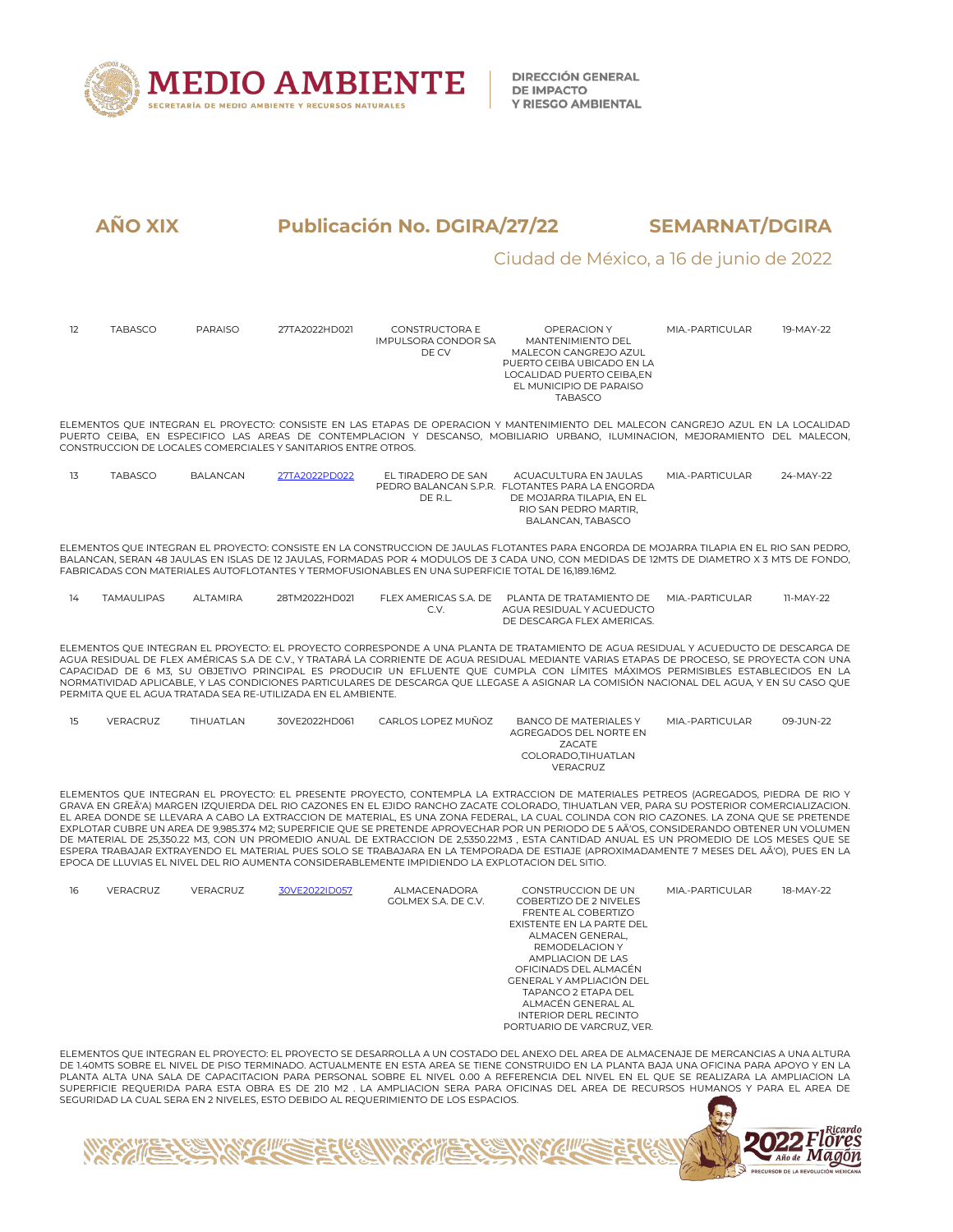

# Ciudad de México, a 16 de junio de 2022

| 17       | VERACRUZ                            | VERACRUZ                        | 30VE2022ID063                                             | CORPORACION<br>INTEGRAL DE COMERCIO<br>EXTERIOR, S.A. DE C.V.                                    | CONSTRUCCION DE UNA<br>BODEGA TEMPORAL DE<br>ALMACENAMIENTO EN EL<br>RECIENTO PORTUARIO, MPIO<br>DE VERACRUZ                                                                                                                                                                                                                                                                                                                                                                                                                                                                                                                                                                                                        | <b>INFORME</b><br>PREVENTIVO | 15-JUN-22 |
|----------|-------------------------------------|---------------------------------|-----------------------------------------------------------|--------------------------------------------------------------------------------------------------|---------------------------------------------------------------------------------------------------------------------------------------------------------------------------------------------------------------------------------------------------------------------------------------------------------------------------------------------------------------------------------------------------------------------------------------------------------------------------------------------------------------------------------------------------------------------------------------------------------------------------------------------------------------------------------------------------------------------|------------------------------|-----------|
|          |                                     |                                 |                                                           | INSTALACIONES DEL RECINTO PORTUARIO DEL PUERTO DE VERACRUZ, EN UNA SUPERFICIE DE 3,224 M2.       | ELEMENTOS QUE INTEGRAN EL PROYECTO: EL PROYECTO CONSISTE EN LA CONSTRUCCION DE UNA BODEGA DE ALMACENAMIENTO DENTRO DE LAS                                                                                                                                                                                                                                                                                                                                                                                                                                                                                                                                                                                           |                              |           |
| 18       | VERACRUZ                            | <b>NAUTLA</b>                   | 30VE2022VD064                                             | GRUPO INMOBILIARIO<br>THOCSAR S.A. DE C.V.                                                       | BOULEVARD PLAYA AZUL                                                                                                                                                                                                                                                                                                                                                                                                                                                                                                                                                                                                                                                                                                | MIA.-PARTICULAR              | 15-JUN-22 |
|          |                                     |                                 |                                                           | METROS DE PARAMENTO A PARAMENTO Y BANQUETAS EN AMBOS SENTIDOS DE 3.00 METROS                     | ELEMENTOS QUE INTEGRAN EL PROYECTO: EL PROYECTO OCUPARA UNA FRACCION DE 47,166.53 M2 PARA EL BOULEVARD, DONDE SE INCLUYEN EN ESTA AREA LA<br>CICLOVIA 3,138.00 M2, CAMELLONES EN 4,996.59 M2, ASI COMO VIALIDADES EN 26,699.77M2, AUNADO AL AREA DE LAS ISLAS EN 9,557.02 M2 QUE EN CONJUNTO<br>SUMAN 56,723.55 M2. PARA LAS VIALIDADES SE CONSIDERA UNA VIALIDAD PRIMARIA DE 27.00 METROS DE PARAMENTO A PARAMENTO, BANQUETA DE 3.00<br>METROS Y ARROYO DE 7.00 METROS EN AMBAS DIRECCIONES; CON CAMELLON Y CICLOVIA, ASI COMO VIALIDADES SECUNDARIAS DE 23.00 METROS DE<br>PARAMENTO A PARAMENTO, BANQUETA DE 3.00 METROS Y ARROYO DE 7.00 METROS, EN AMBOS SENTIDOS, POR ULTIMO, UNA VIALIDAD TERCIARIA DE 13.00 |                              |           |
| 19       | YUCATÁN                             | <b>HUNUCMA</b>                  | 31YU2022TD132                                             | DE C.V.                                                                                          | BEACH VIA COSTELA S.A. CONSTRUCCION Y OPERACION MIA .- PARTICULAR<br>DE UNA VIVIENDA<br>UNIFAMILIAR (OCEAN FRONT),<br>UBICADO EN EL LOTE 59<br>(DESARROLLO VIA COSTELA),<br>EN LA LOCALIDAD DE SISAL,<br>MUNICIPIO DE<br>HUNUCMA, YUCATAN.                                                                                                                                                                                                                                                                                                                                                                                                                                                                          |                              | 09-JUN-22 |
|          |                                     |                                 | SISAL PERTENECIENTE AL MUNICIPIO DE HUNUCMA, YUCATAN.     |                                                                                                  | ELEMENTOS QUE INTEGRAN EL PROYECTO: LA CONSTRUCCION Y OPERACION DE UNA VIVIENDA UNIFAMILIAR DE DOS PLANTAS CON PISCINA Y CAMINO DE<br>ACCESO, LA CUAL OCUPARA UNA HUELLA DE CONSTRUCCION DE 267.85 M2, LA SUPERFICIE DEL PREDIO ES DE 810.09 M2 Y SE LOCALIZA EN EN EL PUERTO DE                                                                                                                                                                                                                                                                                                                                                                                                                                    |                              |           |
| 20       | YUCATÁN                             | <b>PROGRESO</b>                 | 31YU2022TD134                                             | MARIA GUADALUPE<br><b>GOMEZ PEREZ</b>                                                            | CONSTRUCCION Y OPERACION<br>DE CABAÑAS Y TIPIS EN<br>CHELEM                                                                                                                                                                                                                                                                                                                                                                                                                                                                                                                                                                                                                                                         | MIA.-PARTICULAR              | 10-JUN-22 |
|          |                                     |                                 | LOCALIDAD DE CHELEM EN EL MUNICIPIO DE PROGRESO, YUCATAN. |                                                                                                  | ELEMENTOS QUE INTEGRAN EL PROYECTO: CONSISTE EN EL ESTABLECIMIENTO DE 15 CABAÃ'AS CON SUS SANITARIOS RESPECTIVOS Y 9 TIPIS, AUNADO A UN<br>LOBBY, SPA, BODEGAS, LAVANDERIA, REGADERAS, TERRAZAS, AREA DE ESTACIONAMIENTO Y DOS PISCINAS, EN UNA SUPERFICIE DE 5,600 M2, SE LOCALIZA EN LA                                                                                                                                                                                                                                                                                                                                                                                                                           |                              |           |
| 21       | YUCATÁN                             | <b>HUNUCMA</b>                  | 31YU2022TD135                                             | DE C.V.                                                                                          | BEACH VIA COSTELA S.A. CONSTRUCCION Y OPERACION MIA.-PARTICULAR<br>DE UNA VIVIENDA<br>UNIFAMILIAR (SEGUNDA<br>RESIDENCIA), UBICADO EN EL<br>LOTE 61 (VIA COSTELA), EN LA<br>LOCALIDAD DE SISAL,<br>MUNICIPIO DE HUNUCMA,<br><b>YUCATAN</b>                                                                                                                                                                                                                                                                                                                                                                                                                                                                          |                              | 13-JUN-22 |
|          |                                     |                                 |                                                           | SUPERFICIE LEGAL DE 806.02 M2, SE LOCALIZA EN EL PUERTO DE SISAL, MUNICIPIO DE HUNUCMA, YUCATAN. | ELEMENTOS QUE INTEGRAN EL PROYECTO: CONSISTE EN LA CONSTRUCCION Y OPERACION DE UNA VIVIENDA UNIFAMILIAR, LA CUAL ESTARA COMPUESTA POR<br>PLANTA BAJA Y PLANTA ALTA, SE REALIZARA A BASE DE PILAS DE CIMENTACION CON UN METRO ALTO, INCLUYE CAMINO DE ACCESO Y PISCINA, EN UNA                                                                                                                                                                                                                                                                                                                                                                                                                                       |                              |           |
| 22       | YUCATÁN                             | RIO LAGARTOS                    | 31YU2022TD136                                             | <b>DELFIN FRANCISCO</b><br>MENDOZA ALCOCER                                                       | CONSTRUCCION Y OPERACION<br>DEL PROYECTO CASA<br><b>DELFINES</b>                                                                                                                                                                                                                                                                                                                                                                                                                                                                                                                                                                                                                                                    | MIA.-PARTICULAR              | 14-JUN-22 |
|          | MUNICIPIO DE RIO LAGARTOS, YUCATAN. |                                 |                                                           |                                                                                                  | ELEMENTOS QUE INTEGRAN EL PROYECTO: CONSISTE EN LA CONSTRUCCION DE 10 HABITACIONES Y AREAS COMUNES, CONTARA CON UNA PISCINA, UNA PALAPA,<br>ANDADORES, JARDINES Y UN AREA RECREATIVA, EN UNA PREDIO CON UNA SUPERFICIE DE 534 M2 QUE SE UBICA EN LA ZONA URBANA DE LA LOCALIDAD Y                                                                                                                                                                                                                                                                                                                                                                                                                                   |                              |           |
| 23       | YUCATÁN                             | <b>TELCHAC</b><br><b>PUERTO</b> | 31YU2022TD137                                             | SA DE CV                                                                                         | KELMAN DESARROLLOS CONSTRUCCION Y OPERACION MIA.-PARTICULAR<br>DEL PROYECTO BOGA EN<br>TELCHAC PUERTO                                                                                                                                                                                                                                                                                                                                                                                                                                                                                                                                                                                                               |                              | 15-JUN-22 |
| YUCATAN. |                                     |                                 |                                                           |                                                                                                  | ELEMENTOS QUE INTEGRAN EL PROYECTO: CONSISTE EN LA CONSTRUCCION Y OPERACION DE 75 EXCLUSIVOS DEPARTAMENTOS EN UN SOLO EDIFICIO DE 12<br>NIVELES, INCLUYE ESTACIONAMIENTO, ANDADORES, TERRAZA CON PISCINA, RESTAURANTE, ZONAS DE SERVICIO, CANCHA DE PADEL, VESTIBULOS, AREA DE<br>TERRENO NATURAL Y AREA PERMEABLE, EN UNA SUPERFICIE DE 15,171.46 M2, SE UBICA DENTRO DE LA MARINA KINUH DEL MUNICIPIO DE TELCHAC PUERTO,                                                                                                                                                                                                                                                                                          |                              |           |
|          |                                     |                                 |                                                           |                                                                                                  |                                                                                                                                                                                                                                                                                                                                                                                                                                                                                                                                                                                                                                                                                                                     |                              |           |

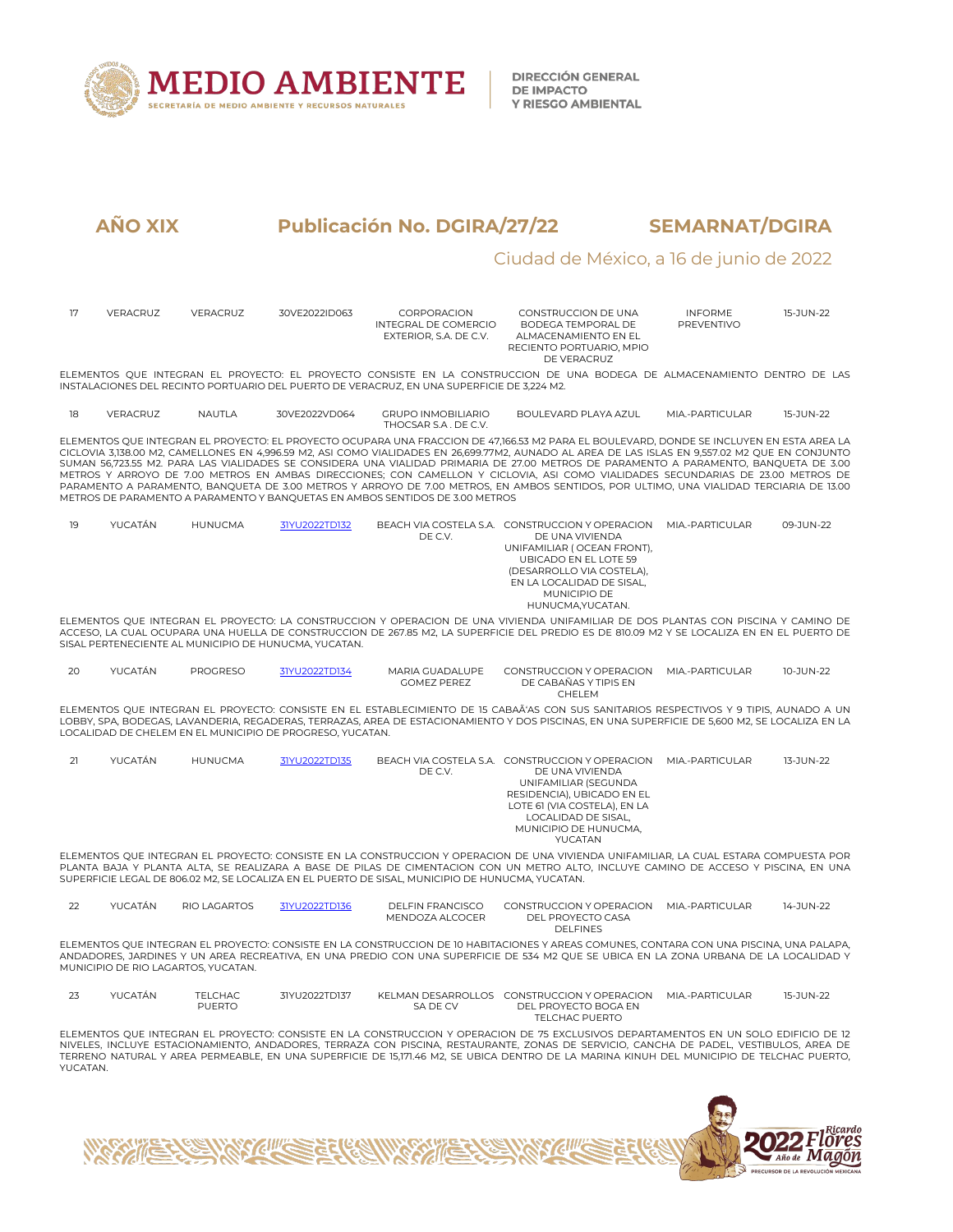

## Ciudad de México, a 16 de junio de 2022

24 YUCATÁN RIO LAGARTOS 31YU2022TD138 MCCLAIN SW, S.A. DE C.V. LOTIFICACION DE UN PREDIO EN RIO LAGARTOS. MIA.-PARTICULAR 15-JUN-22 ELEMENTOS QUE INTEGRAN EL PROYECTO: CONSISTE EN UN PROYECTO DE DESARROLLO BAJO EL REGIMEN DE PROPIEDAD EN CONDOMINIO CON UN TOTAL DE

1,768 LOTES, AVENIDA PRINCIPAL PAVIMENTADA, CON INSTALACION DE ENERGIA ELECTRICA EN TODA SU EXTENSION, CALLES BLANCAS INTERNAS A PIE DE CADA LOTE, NIVELADAS CON MATERIAL TIPO SASCAB, RIEGO Y COMPACTACION EN CADA UNA DE ELLAS CON UNA EXTENSION TOTAL DE 58,280.91 M2, AREAS VERDES<br>CON UN TOTAL DE 10,864.98 M2, ZONA DE CONSERVACION CON UN AREA DE 6,850.64 M2, LA SU EL MUNICIPIO Y LOCALIDAD DE RIO LAGARTOS, YUCATAN.

25 YUCATÁN YOBAIN 3<u>1YU2022UD130</u> VIVE KUXTAH, S. DE R.L. LOTIFICACION SAYAB<br>DE C V XTAH, S. DE R.L. LOTIFICACION SAYAB MIA.-PARTICULAR 09-JUN-22<br>DE C.V.

ELEMENTOS QUE INTEGRAN EL PROYECTO: CONSISTE EN LA LOTIFICACION DE UN PREDIO DE 100,633.29 M2 UBICADO AL NORTE DE LA LOCALIDAD DE YOBAIN, MUNICIPIO DEL MISMO NOMBRE. LA DIVISION SE REALIZARA EN 256 LOTES DE ENTRE 250 Y 260 M2 APROXIMADAMENTE, PARA DESARROLLO DE VIVIENDAS, ADEMAS DE LA LOTIFICACION, EL PROYECTO INCLUYE ELDESARROLLO DE LAS VIALIDADES Y AREAS VERDES, SE LOCALIZA EN LA ZONA ALEDAÑA A LA LOCALIDAD DE YOBAIN EN EL ESTADO DE YUCATAN.

| 26 | ′UCATÁN | DZIDZANTUN | 31YU2022UD131 | <b>BDM EXPORTS S.A DE</b> | LOTIFICACION SAASTAL | MIA.-PARTICULAR | 09-JUN-22 |
|----|---------|------------|---------------|---------------------------|----------------------|-----------------|-----------|
|    |         |            |               | $\sim$                    |                      |                 |           |

ELEMENTOS QUE INTEGRAN EL PROYECTO: CONSISTE EN EL CAMBIO DE USO DE SUELO Y POSTERIOR LOTIFICACION DE UN PREDIO DE 94,163.35 M2, EL PROYECTO INCLUYE ELDESARROLLO DE LAS VIALIDADES, AREAS VERDES, UNA CANCHA CON USOS DEPORTIVOS Y UNA ZONA DE CONSERVACION, SE LOCALIZA AL ESTE DE LA LOCALIDAD Y MUNICIPIO DE DZIDZANTUN, YUCATAN.

| YUCATÁN | <b>MERIDA</b> | 31YU2022UD133 | MARIO ARTURO<br>SFBASTIAN MOLINA | CONSTRUCCION Y OPERACION MIA.-PARTICULAR<br>DE UNA CALLE EN LA | 10-JUN-22 |
|---------|---------------|---------------|----------------------------------|----------------------------------------------------------------|-----------|
|         |               |               | CASARES                          | LOCALIDAD Y MUNICIPIO DE                                       |           |
|         |               |               |                                  | <b>MERIDA</b>                                                  |           |

ELEMENTOS QUE INTEGRAN EL PROYECTO: CONSISTE EN LA CONSTRUCCION Y DE UNA CALLE QUE CRUZARA EL PREDIO 53343 UBICADO EN LA LOCALIDAD DE CHABLEKAL, MUNICIPIO DE MERIDA, YUCATAN; EL CUAL TIENE UNA SUPERFICIE APROXIMADA DE 38,772.81 M2, SOBRE EL QUE SE LLEVARA A CABO LA CONSTRUCCION Y ADECUACION DE LA CALLE/VIALIDAD DE ACCESO, LA CUAL CONTARA CONSTARA DE VIALIDAD, CICLOVIA, BANQUETAS PARA PASO PEATONAL Y UN CAMELLON CON AREAS VERDES QUE DIVIDIRA DICHA CALLE EN DOS SENTIDOS.

## 5) TRÁMITES UNIFICADOS DE CAMBIO DE USO DE SUELO Y/O APROVECHAMIENTO FORESTAL INGRESADOS A EVALUACIÓN EN DELEGACIONES FEDERALES, DEL 09 AL 15 DE JUNIO DEL 2022 (INCLUYE EXTEMPORÁNEOS).

| No. | <b>ENTIDAD</b>         | <b>MUNICIPIO</b> | CVE.<br><b>PROYECTO</b> | <b>PROMOVENTE</b>                     | <b>PROYECTO</b>           | <b>MODALIDAD</b>     | <b>FECHA DE</b><br><b>INGRESO</b> |
|-----|------------------------|------------------|-------------------------|---------------------------------------|---------------------------|----------------------|-----------------------------------|
|     | BAJA CALIFORNIA<br>SUR | LOS CABOS        | 03/MA-<br>0012/05/22    | <b>MARIO ALVAREZ</b><br><b>MARRON</b> | I OTIFICACION SANTA ANITA | DTU.-<br>MODALIDAD A | 10-MAY-22                         |

ELEMENTOS QUE INTEGRAN EL PROYECTO: EL PROYECTO PRETENDE OBTENER LAS AUTORIZACIONES EN MATERIA FORESTAL Y AMBIENTAL Y POSTERIORMENTE LLEVAR A CABO LA LOTIFICACION Y APERTURA DE VIALIDADES EN UNA SUPERFICIE DE 236, 928.593 M2 DE UN TOTAL DE 3, 000, 000.00 M2. EL PROYECTO SE DIBIDIRA EN 18 MANZANAS Y CADA MANZANA A SU VEZ SE ENCUENTRA TRAZADA CON 44 O 22 LOTES DANDO UN TOTAL DE 704 LOTES.

| BAJA CALIFORNIA | <b>MULEGE</b> | 03BS2022UD038 | PABLO SANTOS | TEMPLO RELIGIOSO MANANTIAL | DTU.               | 09-JUN-22 |
|-----------------|---------------|---------------|--------------|----------------------------|--------------------|-----------|
| <b>SUR</b>      |               |               | SANTIAGC     | ㄱF VIDA                    | <b>MODALIDAD B</b> |           |

ELEMENTOS QUE INTEGRAN EL PROYECTO: EL PROYECTO PRETENDE OBTENER LAS AUTORIZACIONES EN MATERIA AMBIENTAL Y FORESTAL Y POSTERIORMENTE LLEVAR A CABO LA CONSTRUCCION DE UN TEMPLO RELIGIOSO DE 425 M2, UNA BARDA PERIMETRAL DE 340 METROS LINEALES. SE INSTALARA UNA PLANTA DE TRATAMIENTO DE AGUAS RESIDUALES Y LOS BAÑOS OCUPARAN UNA SUPERFICIE DE 29.34 M2. EL POLIGONO CUENTA CON UNA CISTERNA CON UNA CAPACIDAD DE 24,000 LITROS. LA SUPERFICIE GENERAL DEL POLIGONO ES DE 7000 M2. ALGUNAS DE LAS OBRAS Y ACTIVIDADES QUE SE PRESENTAN EN EL ESTUDIO SE VAN A REGULARIZAR.

| ັ | <b>CHIAPAS</b> | TUXTI A GUTIFRRFZ. | 07/MA-     | <b>INMOBILIARIA Y</b> | LAS AZORES RESIDENCIAL | DTU.        | 10-MAY-22 |  |
|---|----------------|--------------------|------------|-----------------------|------------------------|-------------|-----------|--|
|   |                |                    | 0052/05/22 | <b>CONSTRUCCIONES</b> |                        | MODALIDAD A |           |  |
|   |                |                    |            | PARRAIS A DECV        |                        |             |           |  |

ELEMENTOS QUE INTEGRAN EL PROYECTO: EL PROYECTO ?LAS AZORES RESIDENCIAL? SE LOCALIZAN DENTRO DEL PREDIO RÚSTICO PROPIEDAD DE LA PROMOVENTE INMOBILIARIA Y CONSTRUCCIONES PARRAL, S.A. DE C.V., UBICADO EN LAAVENIDA EL CIPRÉS, EN LACOLONIA LA GLORIA LIBRAMIENTO, EN EL MUNICIPIO DE TUXTLA GUTIÉRREZ, CHIAPAS; Y BUSCA EL DESARROLLO DE UN CONJUNTO HABITACIONAL A FIN DE SATISFACER LA DEMANDA DE VIVIENDA EN LA CIUDAD DE TUXTLA GUTIÉRREZ, CHIAPAS. PARA EL APROPIADO DESARROLLO DEL PROYECTO, SERÁ NECESARIO REALIZAR EL CAMBIO DE USO DEL SUELO FORESTAL DE 1.651602 HA DE VEGETACIÓN SECUNDARIA ARBUSTIVA DE SELVA BAJA CADUCIFOLIA DE LAS 1.869267 HA DE LA SUPERFICIE TOTAL DEL PROYECTO.

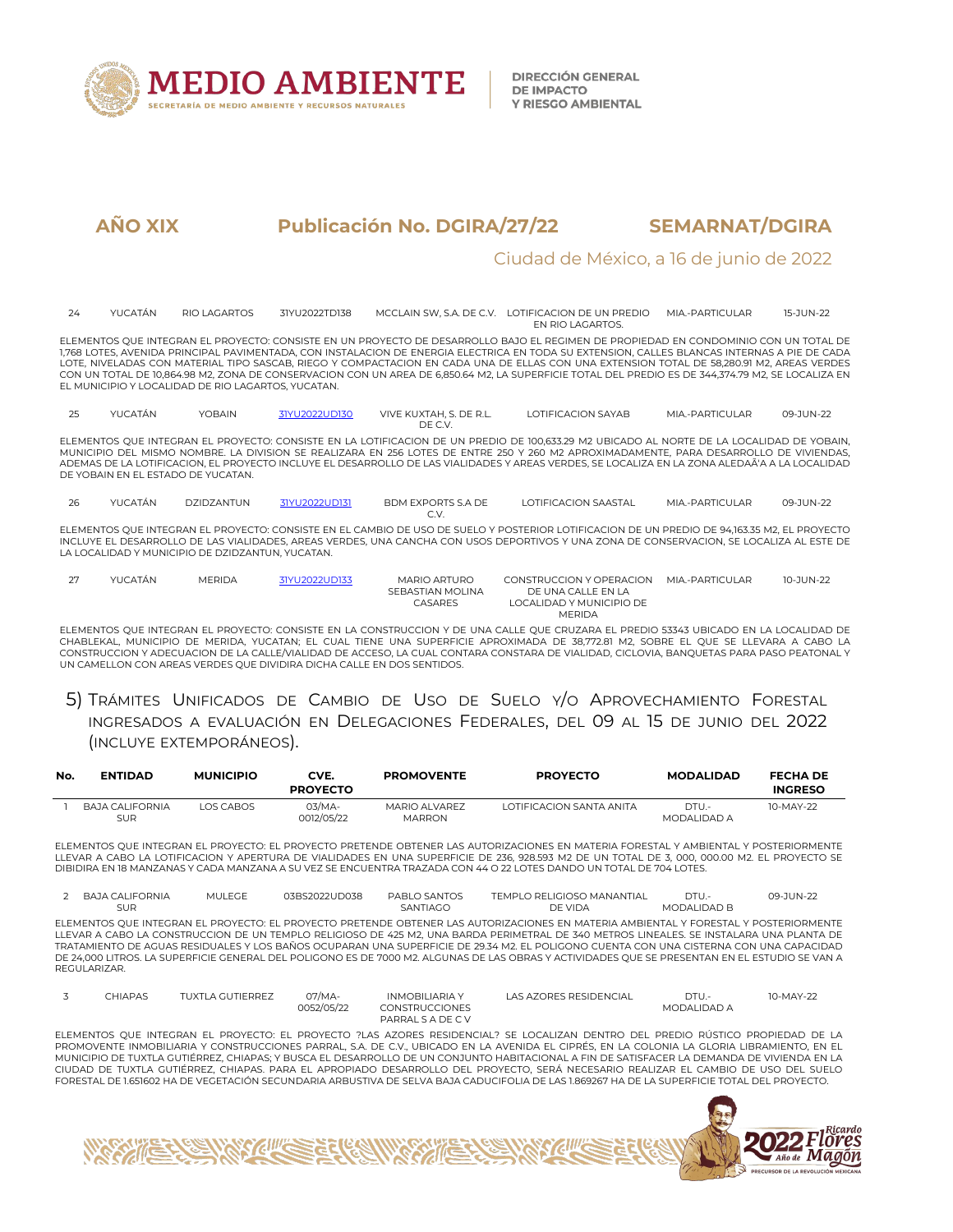

**DIRECCIÓN GENERAL DE IMPACTO Y RIESGO AMBIENTAL** 

# **AÑO XIX Publicación No. DGIRA/27/22 SEMARNAT/DGIRA** Ciudad de México, a 16 de junio de 2022

| 4 | <b>FSTADO DE</b> | DONATO GUERRA | 15/L7-0344/06/22 | PRISCILIANO LOPEZ | DOCUMENTO TECNICO                                                                                                                             | <b>TRÁMITE</b>      | 14-JUN-22 |  |
|---|------------------|---------------|------------------|-------------------|-----------------------------------------------------------------------------------------------------------------------------------------------|---------------------|-----------|--|
|   | <b>MEXICO</b>    |               |                  | <b>GUTIERREZ</b>  | UNIFICADO. PARA EL                                                                                                                            | UNIFICADO DE        |           |  |
|   |                  |               |                  |                   | APROVECHAMIENTO FORESTAL                                                                                                                      | <b>APROVECHAMIE</b> |           |  |
|   |                  |               |                  |                   | MADERABLE EN 11 PREDIOS.                                                                                                                      | NTO FORESTAL        |           |  |
|   |                  |               |                  |                   | UBICADO EN LA EXHACIENDA DE                                                                                                                   |                     |           |  |
|   |                  |               |                  |                   | IXTI A Y 1 PREDIO UBICADO EN                                                                                                                  |                     |           |  |
|   |                  |               |                  |                   | CAMINO A MESAS                                                                                                                                |                     |           |  |
|   |                  |               |                  |                   |                                                                                                                                               |                     |           |  |
|   |                  |               |                  |                   | ELEMENTOS QUE INTEGRAN EL PROYECTO: EL PROYECTO CONSISTE EN EL APROVECHAMIENTO FORESTAL MADERABLE. CON LA FINALIDAD DE DARLE MANEJO AL        |                     |           |  |
|   |                  |               |                  |                   | ECOSISTEMA MEDIANTE ACTIVIDADES DE PROTECCION, CONSERVACION, RESTAURACION Y FOMENTO, MEDIANTE EL APROVECHAMIENTO SE PRETENDE LA               |                     |           |  |
|   |                  |               |                  |                   | EXTRACCION DE INDIVIDUOS ARBOREOS CON CARACTERISTICAS FENOTIPICAS Y GENOTIPICAS NO DESEABLES. ENTRE LOS OUE SE ENCUENTRAN LOS PLAGADOS.       |                     |           |  |
|   |                  |               |                  |                   | MAL CONFORMADOS, DECREPITOS, PARA MEJORAR LA MASA FORESTAL EN EL PREDIO Y CON ESTO, LOGRAR MAYORES INCREMENTOS, EL PROYECTO CONSISTE          |                     |           |  |
|   |                  |               |                  |                   | EN REALIZARLO EN UN CICLO DE CORTA DE DIEZ AÑOS CON DIEZ INTERVENCIONES, EN UNA SUPERFICIE DE 33.45 HECTAREAS DE UN TOTAL DE 33.73 HECTAREAS. |                     |           |  |
|   |                  |               |                  |                   |                                                                                                                                               |                     |           |  |
|   | SINAI OA         | CUI IACAN     | 25SI2022HD032    | JOSE OSCAR        | FI ABORACION DEL PROYECTO                                                                                                                     | DTU.-               | 22-ABR-22 |  |
|   |                  |               |                  | GUERRERO ANGULO   | <b>FJECUTIVO PARA LA</b>                                                                                                                      | MODAI IDAD B        |           |  |

| <b>GUERRERO ANGULO</b> | EJECUTIVO PARA LA<br>CONSTRUCCION DEL ACUEDUCTO<br>CONCORDIA, INCLUYENDO<br>DISEÑO DE PLATA<br>POTABILIZADORA, ESTUDIO Y | MODALIDAD B |
|------------------------|--------------------------------------------------------------------------------------------------------------------------|-------------|
|                        | AMBIFNTAL DE LA ZONA Y<br>ANALISIS DE COST-BENEFICIO<br>DEL PROYECTO INTEGRAL                                            |             |

ELEMENTOS QUE INTEGRAN EL PROYECTO: ESTE PROYECTO CONSISTE EN UNA OBRA DE INFRAESTRUCTURA QUE CONSTA DE UNA LÍNEA PRINCIPAL DIVIDIDA EN TRES TRAMOS UN TRAMO DE LA OBRA DE TOMA A LA POTABILIZADORA DE UNA LONGITUD DE 241.44, OTRA DE ESTA AL TANQUE CAMBIO DE RÉGIMEN (TCR) CONCORDIA CON UNA DISTANCIA DE 3,047 M Y UNA TERCERA DE ESTA A LA CIUDAD DE CONCORDIA CON UNA LONGITUD DE 30,185 M; SUMANDO ESTAS TRES LÍNEAS 33,473M LINEALES, CONSIDERANDO QUE EL ANCHO PARA APERTURA DE LA ZANJA Y PARA COLOCAR EL TUBO ES DE TRES METROS, EL PROYECTO SE DESARROLLARA EN UNA SUPERFICIE AFECTADA POR ESTA OBRA DE 10.04 HA, A ESTA LINE SE LE UNIRÁN 9 RAMALES DE DIFERENTES LARGOS QUE EN CONJUNTO SUMAN UNA DISTANCIA DE 50,922 M, AFECTANDO 15.28 HA, VER CUADRO SIGUIENTE; CABE SEÑALAR QUE EL TENDIDO DE DUCTOS SE DISEÑÓ POR ÁREAS LATERALES DE CAMINOS, CARRETERAS Y BRECHAS PARA NO AFECTAR VEGETACIÓN POR ESTA ACTIVIDAD.

| 6 | <b>TAMAULIPAS</b> | <b>SAN CARLOS</b> | 28/L7-0299/05/22 | ARNOLDO MORALES<br>MELENDEZ | DOCUMENTO TÉCNICO<br>UNIFICADO PARA EL<br>APROVECHAMIENTO FORESTAL<br>MADERABLE (POR PRIMERA VEZ),<br>DURANTE UN CICLO DE CORTA<br>DE 7 (SIETE) AÑOS, EN UNA<br>SUPERFICIE DE PRODUCCIÓN DE<br>1.490-23-00 HA, DENTRO DEL ?P.P.<br>LOMA VERDE, UBICADO EN EL<br>MUNICIPIO DE SAN CARLOS. | <b>TRÁMITE</b><br>UNIFICADO DE<br>APROVECHAMIE<br>NTO FORESTAL | 26-MAY-22 |  |
|---|-------------------|-------------------|------------------|-----------------------------|------------------------------------------------------------------------------------------------------------------------------------------------------------------------------------------------------------------------------------------------------------------------------------------|----------------------------------------------------------------|-----------|--|
|   |                   |                   |                  |                             | TAMAULIPAS.                                                                                                                                                                                                                                                                              |                                                                |           |  |

ELEMENTOS QUE INTEGRAN EL PROYECTO: EL PREDIO EN ATENCIÓN NO SE UBICA EN NINGUNA ÁREA NATURAL O DE RESERVA DECRETADO DE ORDEN FEDERAL O ESTATAL. EL PREDIO, NO CUENTA CON ANTECEDENTES DE APROVECHAMIENTO FORESTAL MADERABLE. LA ELABORACIÓN DEL PRESENTE DOCUMENTO TÉCNICO UNIFICADO, CORRESPONDE A SU PRIMER CICLO DE CORTA. CON LA PROPUESTA DE DICHO APROVECHAMIENTO, SE OBTENDRÁN DIFERENTES PRODUCTOS DE ACUERDO A LOS DIÁMETROS EXISTENTES COMO SON VARAS PARA TUTORES, POSTES PARA CERCA, CORRALEROS, MADERA EN ROLLO PARA ASERRÍO, LEÑA PARA COMBUSTIBLE Y CARBÓN VEGETAL, EN UNA SUPERFICIE DE PRODUCCIÓN DE 1,490-23-00 HA; DE MATORRAL SUBMONTANO, VEGETACIÓN SECUNDARIA ARBUSTIVA DE MATORRAL SUBMONTANO Y ALGUNAS ESPECIES CARACTERÍSTICAS DE SELVA BAJA CADUCIFOLIA. POR LAS CARACTERÍSTICAS DE LA VEGETACIÓN EN ESTUDIO (ESPECIES DE MATORRAL SUBMONTANO, VEGETACIÓN SECUNDARIA ARBUSTIVA DE MATORRAL SUBMONTANO Y ALGUNAS ESPECIES CARACTERÍSTICAS DE SELVA BAJA CADUCIFOLIA), Y CON LAFINALIDAD DE APLICAR EL ORDENAMIENTO SILVÍCOLA, SE PROPONE CONTINUAR APLICANDO EL TRATAMIENTO DE SELECCIÓN INDIVIDUAL, CON EL CUAL SE PRETENDE SEGUIR CONSERVANDO LA ESTRUCTURA HETEROGÉNEA E INCOETÁNEA DE LA MASA, APROVECHANDO SU CAPACIDAD PRODUCTIVA, CON EL OBJETO DE REALIZAR LA COSECHA Y PROPICIAR LA REGENERACIÓN NATURAL Y DISTRIBUCIÓN DEL ARBOLADO RESIDUAL EN TODAS LAS CATEGORÍAS DIAMÉTRICAS

| <b>ZACATECAS</b> | VFTAGRANDE | 32/MA-<br>0058/06/22 | HOME DESARROLLOS<br>DEL CENTRO S.A. DE | FRACCIONAMIFNTO: TRIANA<br>RESIDENCIAL BOUTIOUE. | DTU.-<br>MODALIDAD A | 14-JUN-22 |
|------------------|------------|----------------------|----------------------------------------|--------------------------------------------------|----------------------|-----------|
|                  |            |                      |                                        | VETAGRANDE, ZACATECAS.                           |                      |           |

ELEMENTOS QUE INTEGRAN EL PROYECTO: ELEMENTOS QUE INTEGRAN AL PROYECTO: EL PROYECTO CONSISTE EN SENTAR LAS BASES QUE PERMITAN REALIZAR UN CAMBIO DE USO DE SUELO DE TERRENOS FORESTALES, EN SUPERFICIE TOTAL DE 4-25-22.75 HA CON TIPO DE VEGETACIÓN DENOMINADA COMO MATORRAL CRASICAULE, A UBICARSE EN EL MUNICIPIO DE VETAGRANDE, ZACATECAS.

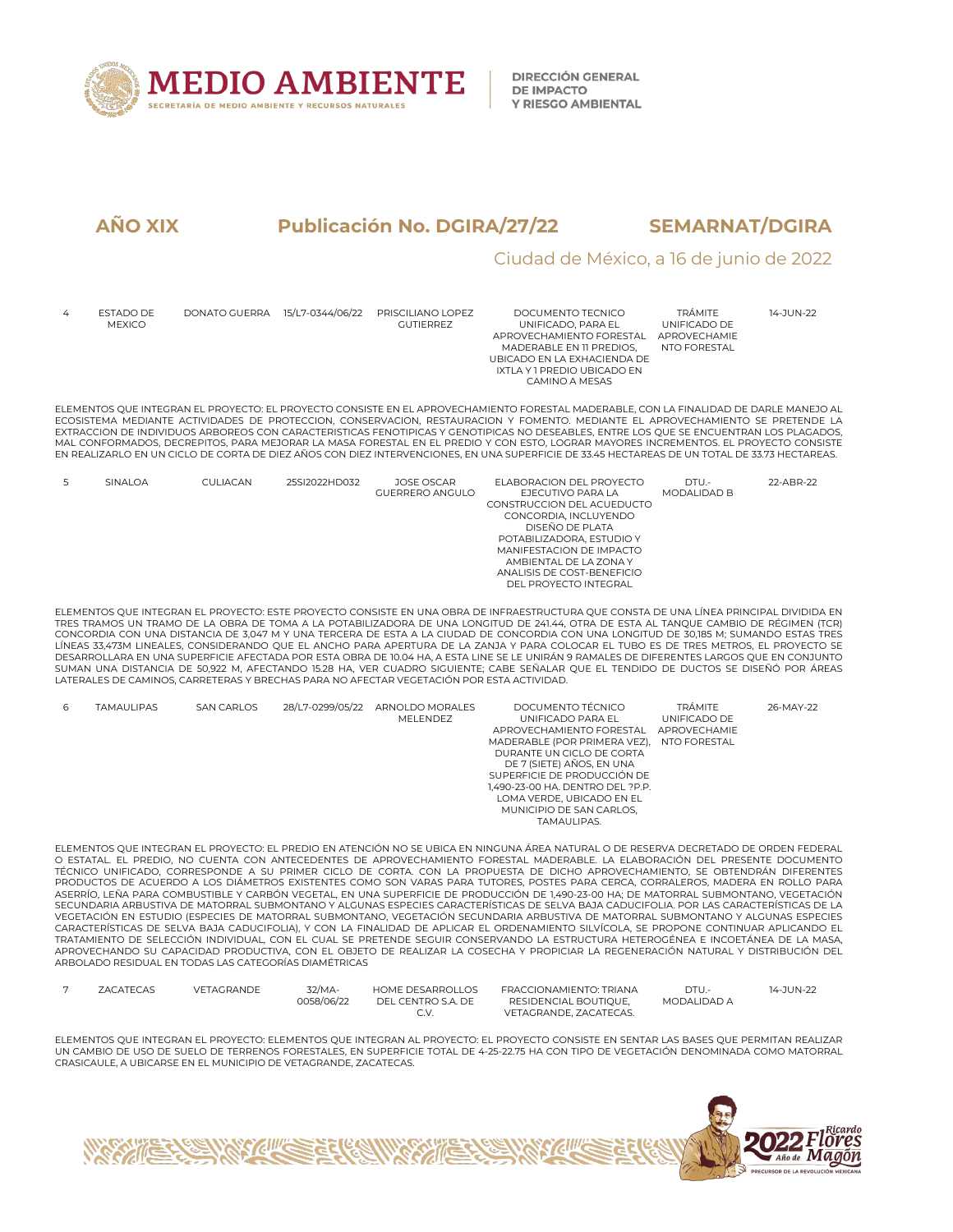

Ciudad de México, a 16 de junio de 2022

6) RESOLUTIVOS EMITIDOS EN LAS DELEGACIONES FEDERALES DE LA SEMARNAT, DEL 09 AL 15 DE JUNIO DEL 2022(INCLUYE EXTEMPORÁNEOS).

| No.            | <b>ENTIDAD</b>                | <b>MUNICIPIO</b>         | <b>CLAVE</b>  | <b>PROMOVENTE</b>                                       | <b>PROYECTO</b>                                                                                                                                                                                                           | MODALIDAD FECHA DE         | <b>INGRESO</b> | <b>FECHA DE</b><br><b>RESOLUCION</b> | <b>VIGENCIA</b>  |
|----------------|-------------------------------|--------------------------|---------------|---------------------------------------------------------|---------------------------------------------------------------------------------------------------------------------------------------------------------------------------------------------------------------------------|----------------------------|----------------|--------------------------------------|------------------|
| $\mathbf{1}$   | NUEVO LEON                    | PESQUERIA                | 19NL2022ID041 | PRACAME, S. A. DE<br>C. V.                              | MANIFESTACION<br>DE IMPACTO<br>AMBIENTAL PARA<br>LA EMPRESA<br>PRACAME, S.A. DE<br>C.V. DEL SECTOR<br><b>INDUSTRIAL DE</b><br>PROCESOS DE<br>GALVANOPLASTIA<br>EXCLUYENDO<br>JOYRIA EN<br>MODALIDAD<br><b>PARTICULAR</b>  | MIA.-<br>PARTICULAR        | 17-MAY-22      | 25-MAY-22                            | NO APLICA        |
| $\mathcal{P}$  | PUEBLA                        | PUEBLA                   | 21PU2021UD093 | <b>IVI</b><br>CONSTRUCTORA,<br>S.A. DE C.V.             | OBRAS<br>COMPLEMENTARIA<br>S CONJUNTO<br><b>HABITACIONAL SAN</b><br>PATRICIO UBICADO<br>EN EL MUNICPIO<br>DE PUEBLA                                                                                                       | $MIA -$<br>PARTICULAR      | 30-SEP-21      | 02-JUN-22                            | NO APLICA        |
| 3              | QUINTANA<br><b>ROO</b>        | <b>BENITO JUAREZ</b>     | 23QR2021T0063 | <b>INMOBILIARIOS</b><br>S.A. DE C.V.                    | CAVERI SERVICIOS CONSTRUCCION DE<br>UN MUELLE<br>RUSTICO DE<br>MADERA DE LA<br>REGION, UBICADO<br>EN EL BOULEVARD<br>KUKULCAN, KM. 3.5,<br>PLAYA, ZONA<br>HOTELERA DE<br>CANCUN, MPIO.<br>BENITO JUAREZ,<br>QUINTANA ROO. | MIA-<br>PARTICULAR         | 07-OCT-21      | 09-JUN-22                            | NO APLICA        |
| $\overline{4}$ | QUINTANA<br><b>ROO</b>        | COZUMEL                  | 23QR2021TD045 | <b>INVERSIONES</b><br>COZUMEL<br>ALDORA S.A. DE<br>C.V. | MUELLE ALDORA<br>COZUMEL                                                                                                                                                                                                  | MIA.-<br><b>PARTICULAR</b> | 02-JUN-21      | 06-JUN-22                            | NO APLICA        |
| 5              | <b>OUINTANA</b><br><b>ROO</b> | <b>TULUM</b>             | 23QR2021TD087 | PIRATAS DE<br>AKUMAL SC DE RL                           | PALAPA DE<br>PIRATAS DE<br>AKUMAL                                                                                                                                                                                         | MIA.-<br>PARTICULAR        | 27-OCT-21      | 11-MAR-22                            | <b>NO APLICA</b> |
| 6              | QUINTANA<br><b>ROO</b>        | <b>BENITO JUAREZ</b>     | 23QR2022TD013 | <b>BRENMON</b><br>INMYSER SA DE CV                      | MUELLE RUSTICO<br>DE MADERA ISLA<br>DORADA MARINA 1                                                                                                                                                                       | MIA -<br><b>PARTICULAR</b> | 17-FEB-22      | 18-MAY-22                            | NO APLICA        |
| 7              | QUINTANA<br><b>ROO</b>        | LAZARO<br>CARDENAS       | 23QR2022TD015 | ALBERTO SAAB<br>SAAB                                    | REGULARIZACION<br>EN MATERIA<br>AMBIENTAL POR LA<br>OPERACION DEL<br><b>HOTEL PUERTO</b><br><b>HOLBOX</b>                                                                                                                 | MIA -<br><b>PARTICULAR</b> | 22-FEB-22      | 18-MAY-22                            | NO APLICA        |
| 8              | QUINTANA<br><b>ROO</b>        | <b>BENITO JUAREZ</b>     | 23QR2022TD020 | CORPORACION<br>CHADA SA DE CV                           | HOTEL LOTE 15-18                                                                                                                                                                                                          | MIA.-<br>PARTICULAR        | 10-MAR-22      | 13-JUN-22                            | NO APLICA        |
| 9              | QUINTANA<br><b>ROO</b>        | <b>BENITO JUAREZ</b>     | 23QR2022TD021 | CORPORACION<br>CHADA SA DE CV                           | HOTEL LOTE 15-19                                                                                                                                                                                                          | MIA.-<br><b>PARTICULAR</b> | 10-MAR-22      | 13-JUN-22                            | NO APLICA        |
| 10             | YUCATÁN                       | <b>TELCHAC</b><br>PUEBLO | 31YU2021TD134 | PARQUE TELCHAC<br>S.A. DE C.V.                          | <b>GRAN KANAN</b>                                                                                                                                                                                                         | DTU.-<br>MODALIDAD B       | 06-JUL-21      | 01-JUN-22<br>麻原                      | NO APLICA<br>R   |

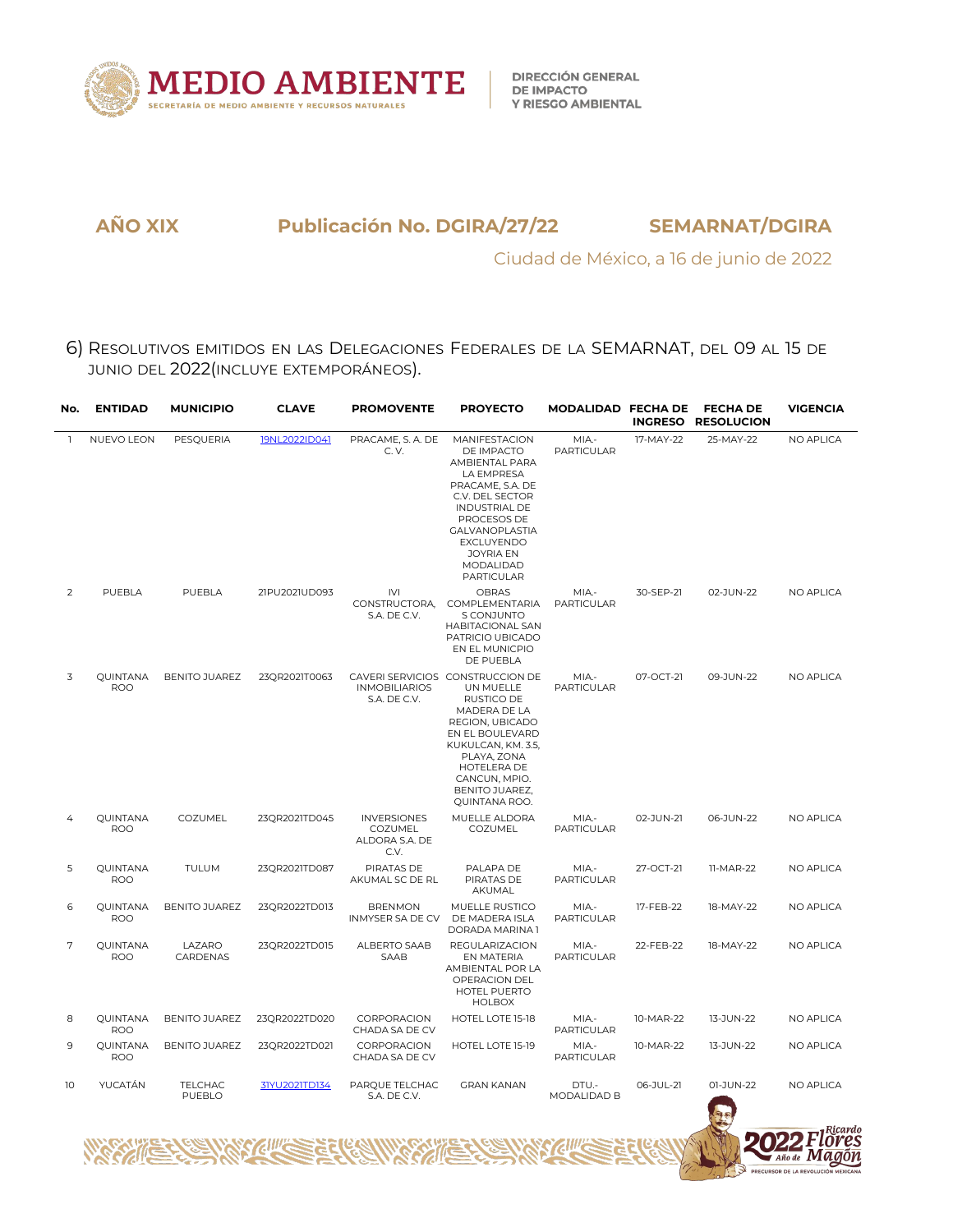

# Ciudad de México, a 16 de junio de 2022

| 11 | YUCATÁN | <b>TIZIMIN</b>                  | 31YU2021TD215 | KANAN RIVIERA<br><b>DESARROLLOS</b><br>S.AP.I. DE C.V.                                         | <b>CONSTRUCCION Y</b><br><b>OPERACION HOTEL</b><br><b>ECOTURISTICO</b><br><b>AIRIS</b>             | MIA.-<br>PARTICULAR         | 14-OCT-21 | 07-JUN-22 | NO APLICA                 |
|----|---------|---------------------------------|---------------|------------------------------------------------------------------------------------------------|----------------------------------------------------------------------------------------------------|-----------------------------|-----------|-----------|---------------------------|
| 12 | YUCATÁN | <b>HUNUCMA</b>                  | 31YU2021TD234 | <b>TURNER BAY</b><br>SOCIEDAD DE<br><b>RESPONSABILIDA</b><br>D LIMITADA DE<br>CAPITAL VARIABLE | <b>CONSTRUCCION Y</b><br>OPERACION DE<br><b>TURNERS BEACH</b><br><b>HOUSE SUMMER</b><br>RESIDENCE. | MIA.-<br>PARTICULAR         | 04-NOV-21 | 07-JUN-22 | 1 AÑO 6 MESES.<br>20 AÑOS |
| 13 | YUCATÁN | <b>HUNUCMA</b>                  | 31YU2021UD135 | PARQUE SISAL, S.A.<br>DE C.V.                                                                  | <b>GRAN NIKTE</b><br>YUCATAN I                                                                     | DTU.-<br><b>MODALIDAD B</b> | 06-JUL-21 | 01-JUN-22 | <b>NO APLICA</b>          |
| 14 | YUCATÁN | <b>HUNUCMA</b>                  | 31YU2021UD136 | PARQUE SISAL, S.A.<br>DE C.V.                                                                  | <b>VITANA</b>                                                                                      | DTU.-<br><b>MODALIDAD B</b> | 06-JUL-21 | 26-MAY-22 | <b>NO APLICA</b>          |
| 15 | YUCATÁN | <b>TELCHAC</b><br><b>PUERTO</b> | 31YU2022TD026 | OSCAR LARA<br><b>ZAMORA</b>                                                                    | <b>CONSTRUCCION DE</b><br>UNA CASA<br><b>HABITACION</b>                                            | MIA.-<br>PARTICULAR         | 23-FEB-22 | 07-JUN-22 | 2 AÑOS 20 AÑOS            |
| 16 | YUCATÁN | <b>PROGRESO</b>                 | 31YU2022TD063 | <b>MARIA LUISA</b><br>LOPEZ MENDEZ                                                             | <b>CONSTRUCCION Y</b><br>OPERACION DE<br>DOS CASAS EN<br><b>CHUBURNA</b><br>PUERTO.                | MIA.-<br>PARTICULAR         | 05-ABR-22 | 10-JUN-22 | 24 MESES 20<br>AÑOS       |

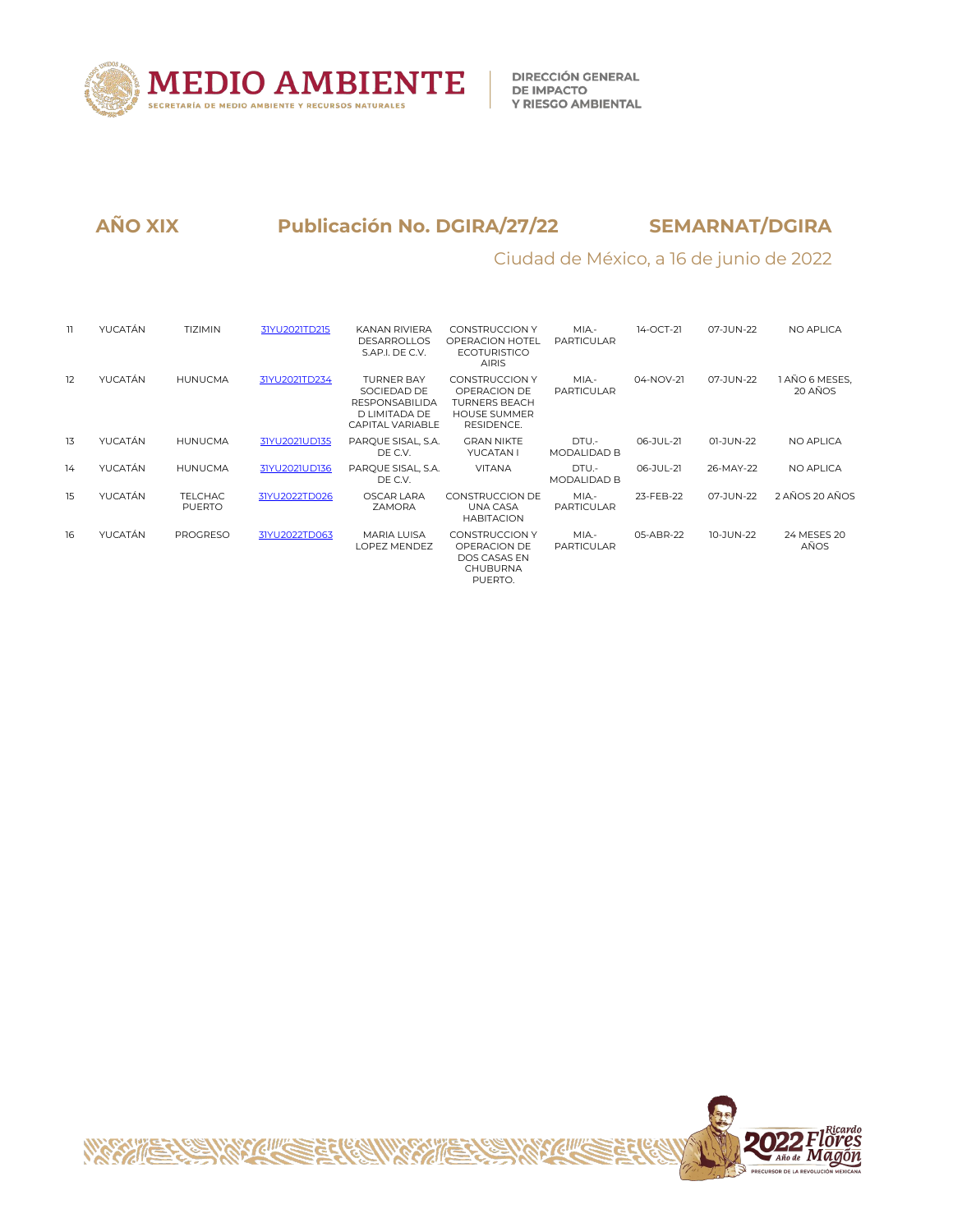

## Ciudad de México, a 16 de junio de 2022

## **AVISO A PROMOVENTES**

SE INFORMA QUE A EFECTO DE VALIDAR QUE EL PAGO DE DERECHOS POR CONCEPTO DE LA RECEPCIÓN, EVALUACIÓN Y RESOLUCIÓN DE LAS MANIFESTACIONES DE IMPACTO AMBIENTAL EN CUALQUIERA DE SUS MODALIDADES, SE HAYA EFECTUADO DE ACUERDO CON LOS CRITERIOS AMBIENTALES DE LA TABLA A Y LA CLASIFICACIÓN DE LA TABLA B DEL ARTÍCULO 194 H, FRACCIONES II Y III, DE LA LEY FEDERAL DE DERECHOS, ES NECESARIO QUE PRESENTEN JUNTO CON EL COMPROBANTE DE PAGO, LA MEMORIA DE CÁLCULO CON LOS RESULTADOS DEL LLENADO DE DICHAS TABLAS.

## **COMUNICADO A TODOS LOS PROMOVENTES**

A TODOS LOS USUARIOS QUE INGRESEN TRÁMITES ANTE ESTA DIRECCIÓN GENERAL DE IMPACTO Y RIESGO AMBIENTAL O EN LAS DELEGACIONES FEDERALES DE LA SEMARNAT EN LOS ESTADOS, SE HACE DEL CONOCIMIENTO QUE, CON RESPECTO DE LA RECEPCIÓN, EVALUACIÓN Y RESOLUCIÓN DE LA MANIFESTACIÓN DE IMPACTO AMBIENTAL (MIA) EN SUS DIFERENTES MODALIDADES (SEMARNAT-004-02-A, SEMARNAT-004-02-B, SEMARNAT-004-03-A Y SEMARNAT-004-03-B), DE ACUERDO CON ELARTÍCULO 34 LALEY GENERAL DEL EQUILIBRIO ECOLÓGICO Y PROTECCIÓN AL AMBIENTE (LGEEPA), DEBERÁN PUBLICAR A SU COSTA, UN EXTRACTO DEL PROYECTO DE LA OBRA O ACTIVIDAD, EN UN PERIÓDICO DE AMPLIA CIRCULACIÓN EN LA ENTIDAD FEDERATIVA DE QUE SE TRATE, DENTRO DEL PLAZO DE CINCO DÍAS CONTADOS A PARTIR DE LA FECHA EN QUE SE PRESENTE LA MIA A ESTA SECRETARÍA.

DICHO EXTRACTO DEBERÁ CONTENER LO SIGUIENTE:

NOMBRE DE LA PERSONA FÍSICA O MORAL RESPONSABLE DEL PROYECTO; BREVE DESCRIPCIÓN DE LA OBRA O ACTIVIDAD DE QUE SE TRATE, INDICANDO LOS ELEMENTOS QUE LA INTEGRAN;UBICACIÓN DEL LUGAR EN EL QUE LA OBRA O ACTIVIDAD SE PRETENDA EJECUTAR, INDICANDO EL ESTADO Y MUNICIPIO Y HACIENDO REFERENCIA A LOS ECOSISTEMAS EXISTENTES Y SU CONDICIÓN AL MOMENTO DE REALIZAR EL ESTUDIO, Y INDICACIÓN DE LOS PRINCIPALES EFECTOS AMBIENTALES QUE PUEDE GENERAR LA OBRA O ACTIVIDAD Y LAS MEDIDAS DE MITIGACIÓN Y REPARACIÓN QUE SE PROPONEN;

POR LO ANTES EXPUESTO SE LE SOLICITA QUE DENTRO DEL TÉRMINO DE 5 DÍAS A QUE HAYA PUBLICADO EL EXTRACTO, DEBERÁ REMITIR A ESTA UNIDAD ADMINISTRATIVA LA PÁGINA DEL PERIÓDICO DONDE SE HUBIERE REALIZADO LA PUBLICACIÓN, PARA QUE SEA INCORPORADA EN EL EXPEDIENTE RESPECTIVO Y PARA TENER LA EVIDENCIA DE QUE CUMPLIÓ EN TIEMPO Y FORMA CON LO REQUERIDO POR LA LGEEPA.

**ATENTAMENTE** DIRECCIÓN GENERAL DE IMPACTO Y RIESGO AMBIENTAL

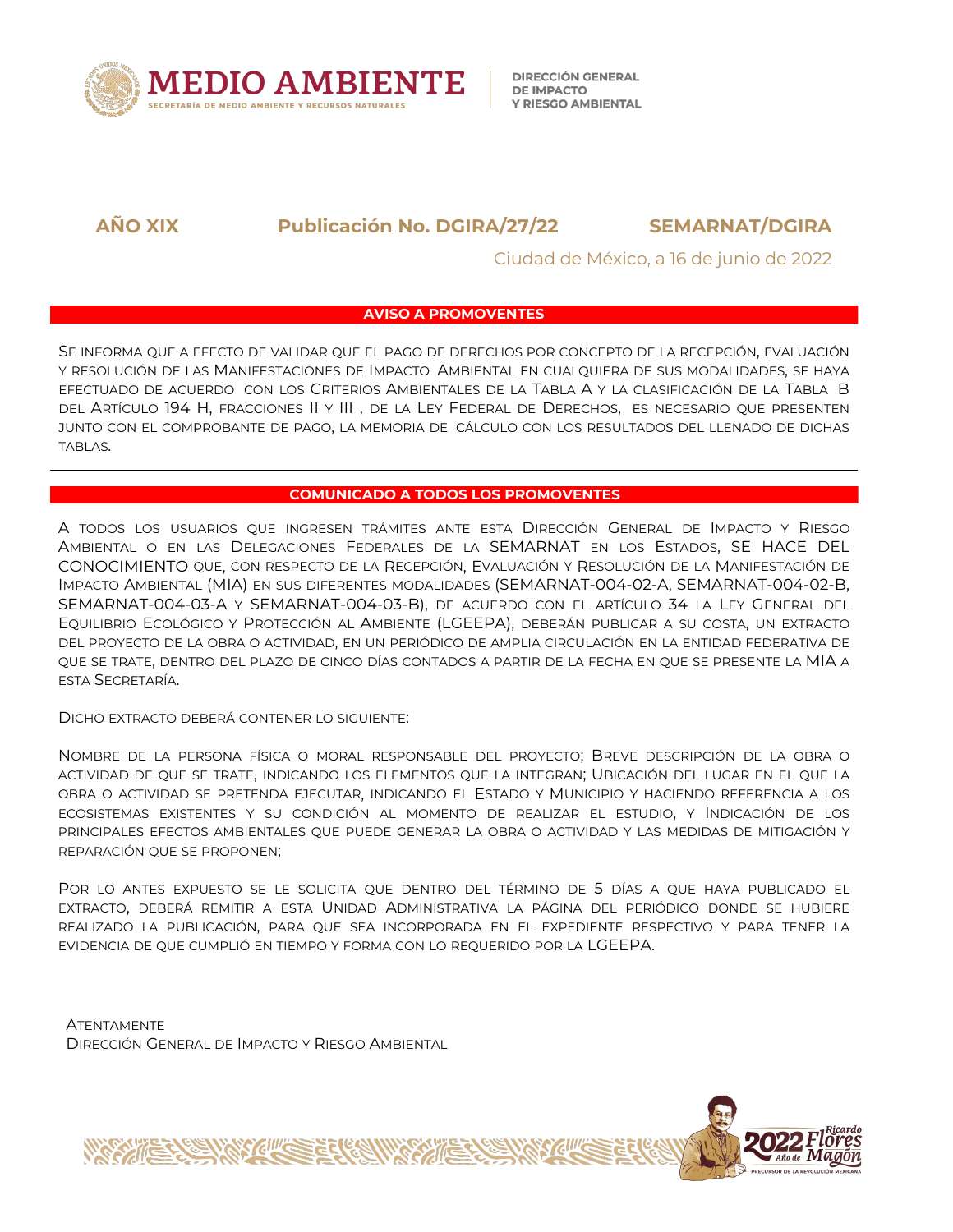

**DIRECCIÓN GENERAL DE IMPACTO Y RIESGO AMBIENTAL** 

**AÑO XIX Publicación No. DGIRA/27/22 SEMARNAT/DGIRA**

Ciudad de México, a 16 de junio de 2022

A PETICIÓN DE LA DELEGACIÓN FEDERAL DE SEMARNAT EN EL ESTADO DE QUINTANA ROO, SE PUBLICA LA SIGUIENTE:

# **CONSULTA PÚBLICA DEL PROYECTO "OPERACIÓN DEL HOTEL CABAÑA LA LUNA, UBICADO EN EL MUNICIPIO DE TULUM, ESTADO DE QUINTANA ROO"**

DE CONFORMIDAD CON LO DISPUESTO POR LOS ARTÍCULOS 34 DE LA LEY GENERAL DEL EQUILIBRIO ECOLÓGICO Y LA PROTECCIÓN AL AMBIENTE, 40 Y 41 DE SU REGLAMENTO EN MATERIA DE EVALUACIÓN DE IMPACTO AMBIENTAL, SE COMUNICA QUE EN FECHA **13 DE JUNIO DE 2022**, SE DETERMINÓ DAR INICIO AL PROCESO DE CONSULTA PÚBLICA DELPROYECTO DENOMINADO "**OPERACIÓN DEL HOTEL CABAÑA LA LUNA, UBICADO EN EL MUNICIPIO DE TULUM, ESTADO DE QUINTANA ROO"**, PROMOVIDO POR EL **C. GONZALO ALONSO SOTO CONTRERAS** EN SU CALIDAD DE APODERADO GENERAL DE LA PERSONA MORAL **LA LUNA PROPERTY S. DE R.L. DE C.V.**, REGISTRADO CON CLAVE **23QR2022TD041.**

ASIMISMO, SE INFORMA QUE SE DETERMINÓ **PONER A DISPOSICIÓN DEL PÚBLICO LA MANIFESTACIÓN DE IMPACTO AMBIENTAL MODALIDAD PARTICULAR, PROYECTO UBICADO EN EL ESTADO DE QUINTANA ROO**, DURANTE EL PERIODO DEL **14 DE JUNIO AL 11 DE JULIO DE 2022**, A FIN DE QUE CUALQUIER INTERESADO PUEDA PROPONER EL ESTABLECIMIENTO DE MEDIDAS DE PREVENCIÓN Y MITIGACIÓN ADICIONALES, ASÍ COMO LAS OBSERVACIONES QUE CONSIDERE PERTINENTES, DE CONFORMIDAD CON LO ESTABLECIDO EN EL ARTÍCULO 34 FRACCIÓN IV DE LA LEY GENERAL DEL EQUILIBRIO ECOLÓGICO Y LA PROTECCIÓN AL AMBIENTE Y 41 FRACCIÓN III DEL REGLAMENTO EN MATERIA DE EVALUACIÓN DEL IMPACTO AMBIENTAL.

EN ADICIÓN A LO ANTERIOR, SE COMUNICA QUE LA **MANIFESTACIÓN DE IMPACTO AMBIENTAL MODALIDAD PARTICULAR,** DEL PROYECTO CITADO, PARA LOS FINES ANTES PRECISADOS , PODRÁ SER CONSULTADO EN LA DELEGACIÓN FEDERAL DE ESTA SECRETARÍA DE MEDIO AMBIENTE Y RECURSOS NATURALES EN EL ESTADO DE QUINTANA ROO, UBICADA EN BOULEVARD KUKULCÁN KM. 4.8; ZONA HOTELERA, C.P. 77500, CANCÚN, **QUINTANA ROO**, EN LOS DÍAS HÁBILES DEL PERIODO ANTES SEÑALADO, Y EN LAS HORAS HÁBILES DE ESTA UNIDAD ADMINISTRATIVA, CONSIDERANDO EL HUSO HORARIO DE LA ENTIDAD FEDERATIVA Y/O MUNICIPIO DEL ESTADO DEQUINTANA ROO. ASÍCOMO EN LA PÁGINA WEB DE INTERNET: http://www.semarnat.gob.mx/gobmx/transparencia/constramite.html, INGRESANDO LA CLAVE EL PROYECTO **23QR2022TD041.**

AHORA, CON LA FINALIDAD DE AGREGAR LAS OBSERVACIONES REALIZADAS POR LOS INTERESADOS AL EXPEDIENTE RESPECTIVO Y CONSIGNAR EN LA RESOLUCIÓN QUE SE EMITA, EL PROCESO DE CONSULTA PUBLICA REALIZADO Y LOS RESULTADOS DE LAS OBSERVACIONES Y PROPUESTAS QUE POR ESCRITO SE HAYAN FORMULADO, ESTÁS DEBERÁN HACERLAS LLEGAR A TRAVÉS DE LA SIGUIENTE LIGA ELECTRÓNICA: https://www.semarnat.gob.mx/gobmx/transparencia/consultas.html, A TRAVÉS DE LA DELEGACIÓN FEDERAL DE LA SECRETARÍA DE MEDIO AMBIENTE Y RECURSOS NATURALES EN EL ESTADO DE **QUINTANA ROO** O BIEN A LA DIRECCIÓN GENERAL DE IMPACTO Y RIESGO AMBIENTAL VÍA CORREO CERTIFICADO AL DOMICILIO UBICADO EN AVENIDA EJÉRCITO NACIONAL NÚMERO 223, COLONIA ANÁHUAC, ALCALDÍA MIGUEL HIDALGO, CÓDIGO POSTAL 11320, CIUDAD DE MÉXICO.